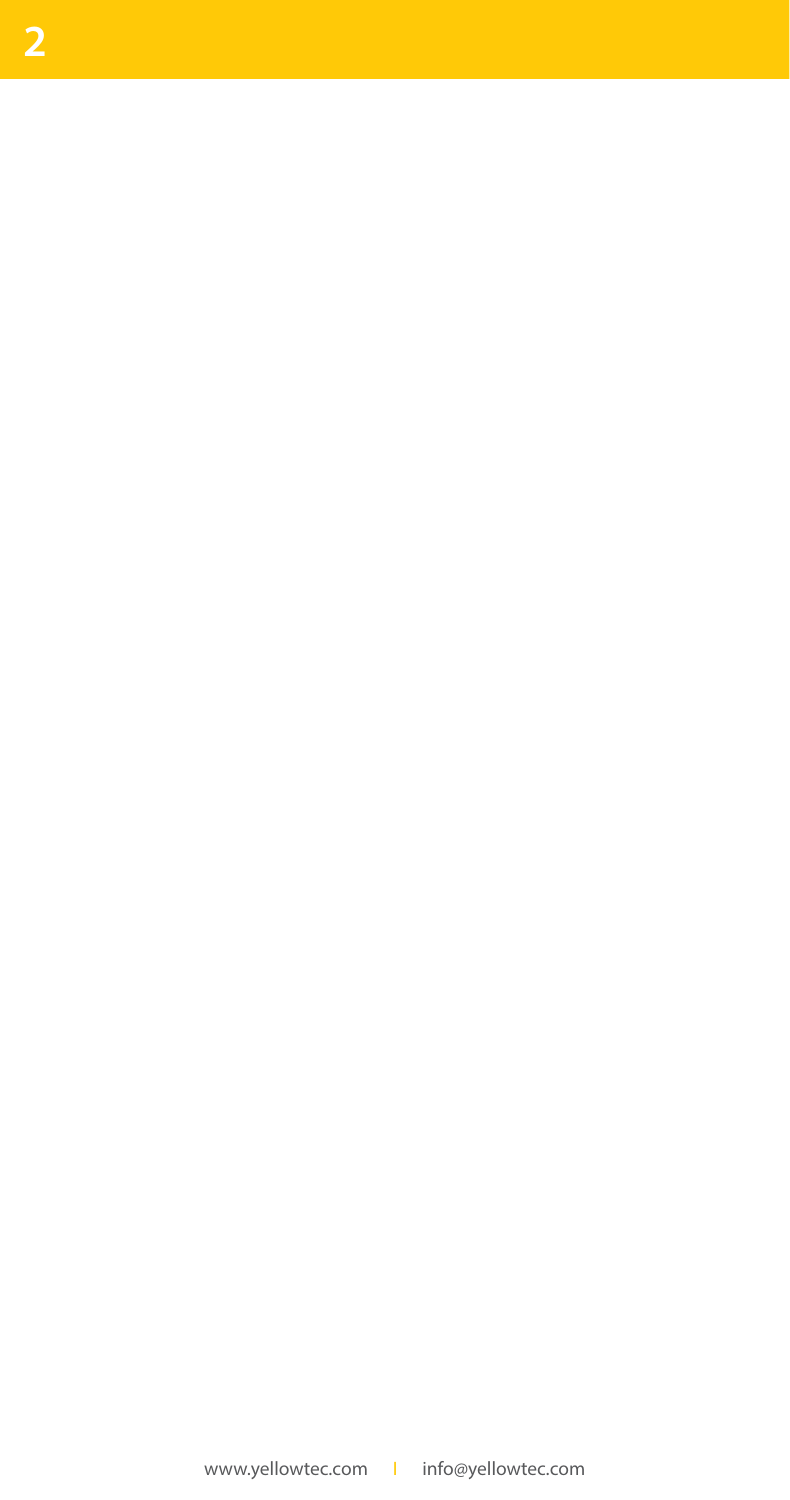#### **Thank you for purchasing the Yellowtec iXm Recording Microphone**

iXm is a broadcast quality recording microphone created by broadcasters for broadcasters. With intuitive operation and robust construction, iXm delivers pristine sound quality without the need to monitor levels or make other adjustments.

iXm offers true simplicity – just turn it on, press record and you're good to go! No need to watch level displays and constantly readjust your settings. The quality of our intelligent Auto-Levelling algorithm (LEA) ensures perfect recordings for true professional broadcast use, making the product ideal for recording in the field with any interviewer, even those with no audio knowledge at all.

Plus, iXm is completely flexible, with interchangeable microphone capsules that allow you to choose the perfect recording method for any setting. Plus, the included software provides even greater versatility for a more customized experience.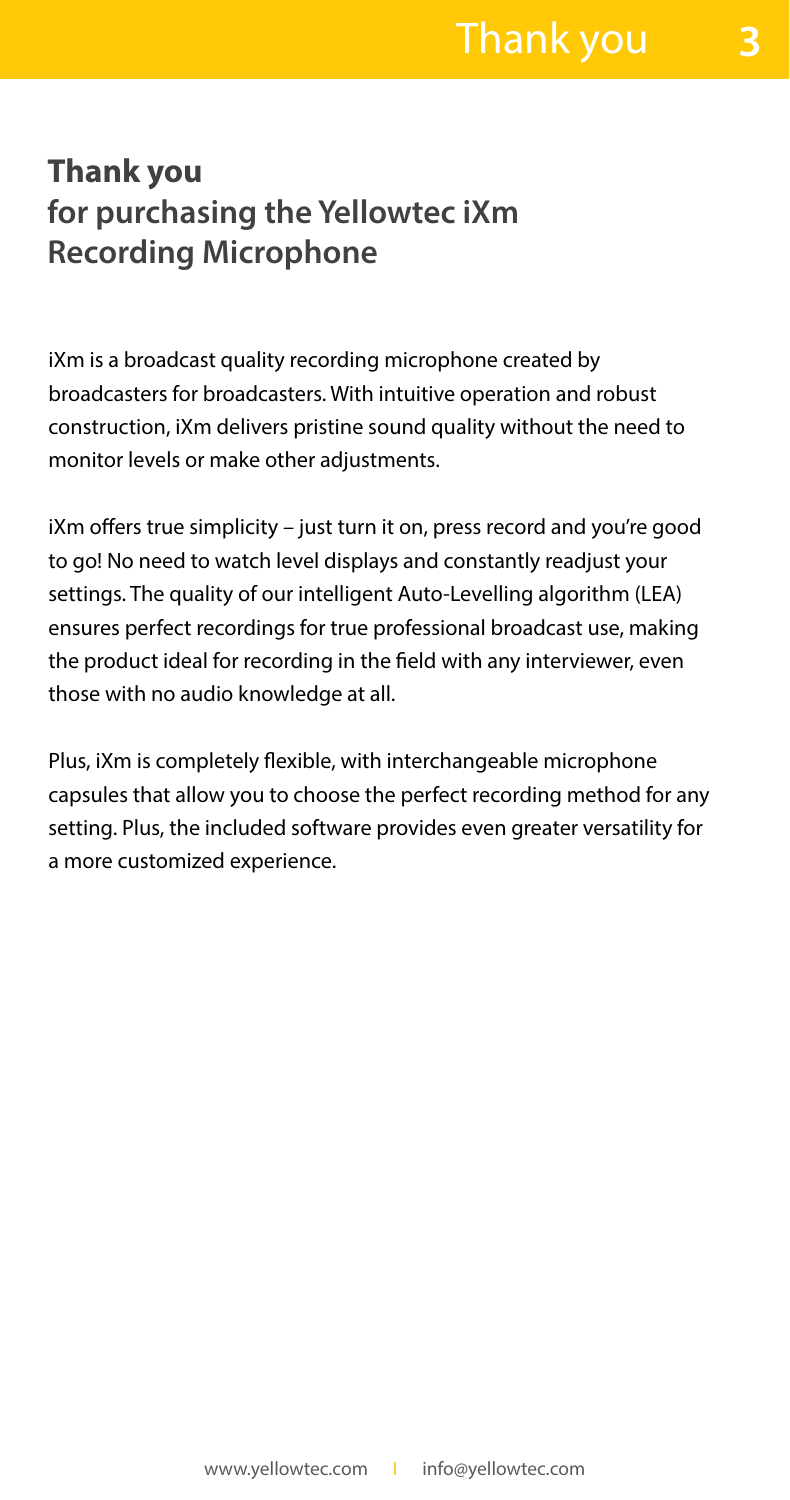**4**

### **iXm was designed to be the superior choice, providing:**

- LEA Engine for pristine, hassle-free auto leveling
- Interchangeable microphone capsules (omni-directional, cardioid and super-cardioid)
- Mic head recognition for automatic DSP adjustments (e.g. filter, phantom power)
- Two buttons operation for safe recording
- Silent marker setting on the fly
- Up to 14 hours of operation time
- Dual power system with intelligent management of built in Li-Ion battery and/or 3 x AA batteries
- Removable, universal SD/SDHC memory cards for memory of up to 16 GB
- Selectabele audio formats: WAV, BWF, MP2
- Balanced line input for line level recording
- Headphone output for live monitoring
- Voice messaging system for easy playback navigation
- Playback Keypad for intuitive navigation
- User and Admin software for enhanced setup and parameter settings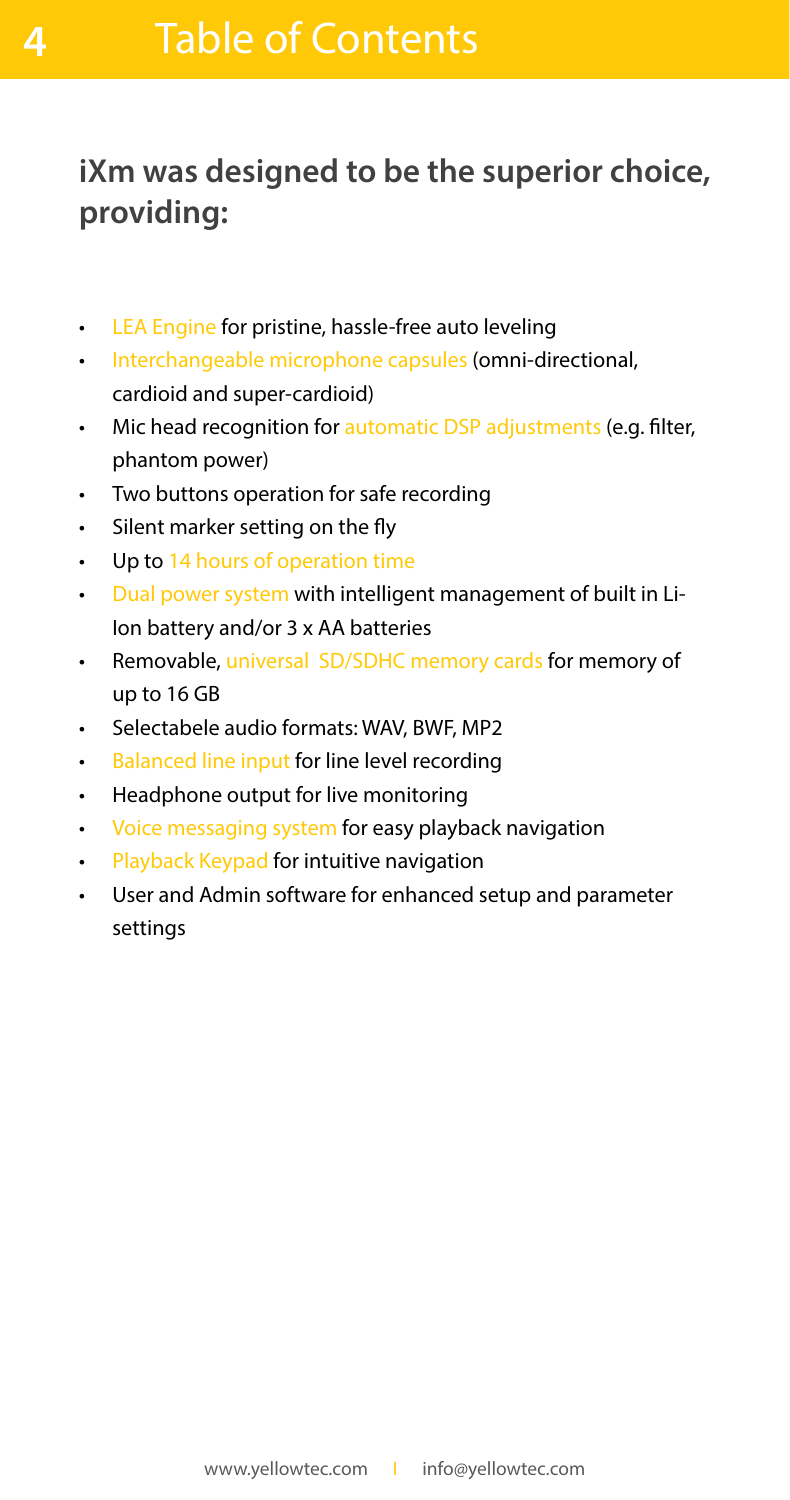## Table of Contents

**5**

| $6\phantom{a}$ | <b>WHAT'S IN THE BOX</b>    |
|----------------|-----------------------------|
| $\overline{7}$ | <b>SAFETY INSTRUCTIONS</b>  |
|                |                             |
| 8              | <b>BASIC FUNCTIONS</b>      |
| 10             | <b>LAYOUT OF CONTROLS</b>   |
|                |                             |
| 12             | <b>DASHBOARD INDICATORS</b> |
| 15             | <b>RECORDING</b>            |
|                |                             |
| 18             | <b>PLAYBACK</b>             |
|                |                             |
| 20             | <b>POWER MANAGEMENT</b>     |
| 21             | MEMORY                      |
|                |                             |
| 23             | <b>MICHEADS</b>             |
| 24             | <b>LINE IN</b>              |
|                |                             |
| 25             | LINE OUT                    |
|                |                             |
| 26             | <b>SOFTWARE</b>             |
|                |                             |
| 27             | <b>USB CONNECTION</b>       |
| 28             | <b>INSTALLATION</b>         |
|                |                             |
| 30             | <b>USER SOFTWARE</b>        |
|                |                             |
| 32             | <b>ADMIN SOFTWARE</b>       |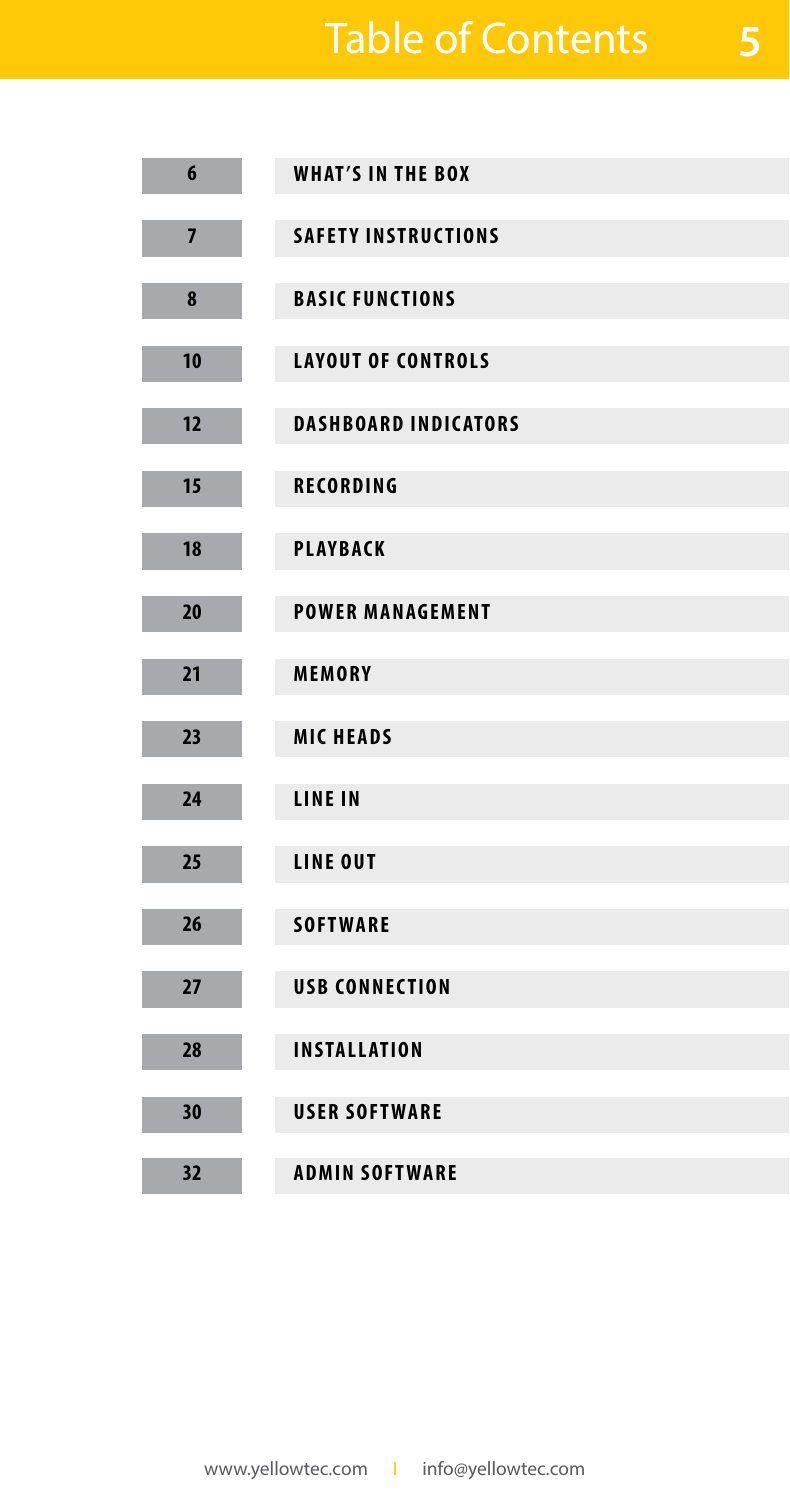- Mic Head 1
- 2 Recorder
- Wall Charger 3
- 4 SD-Card
- 5 USB Cable (Type-A to Mini USB)
- 6 International Main Adapters

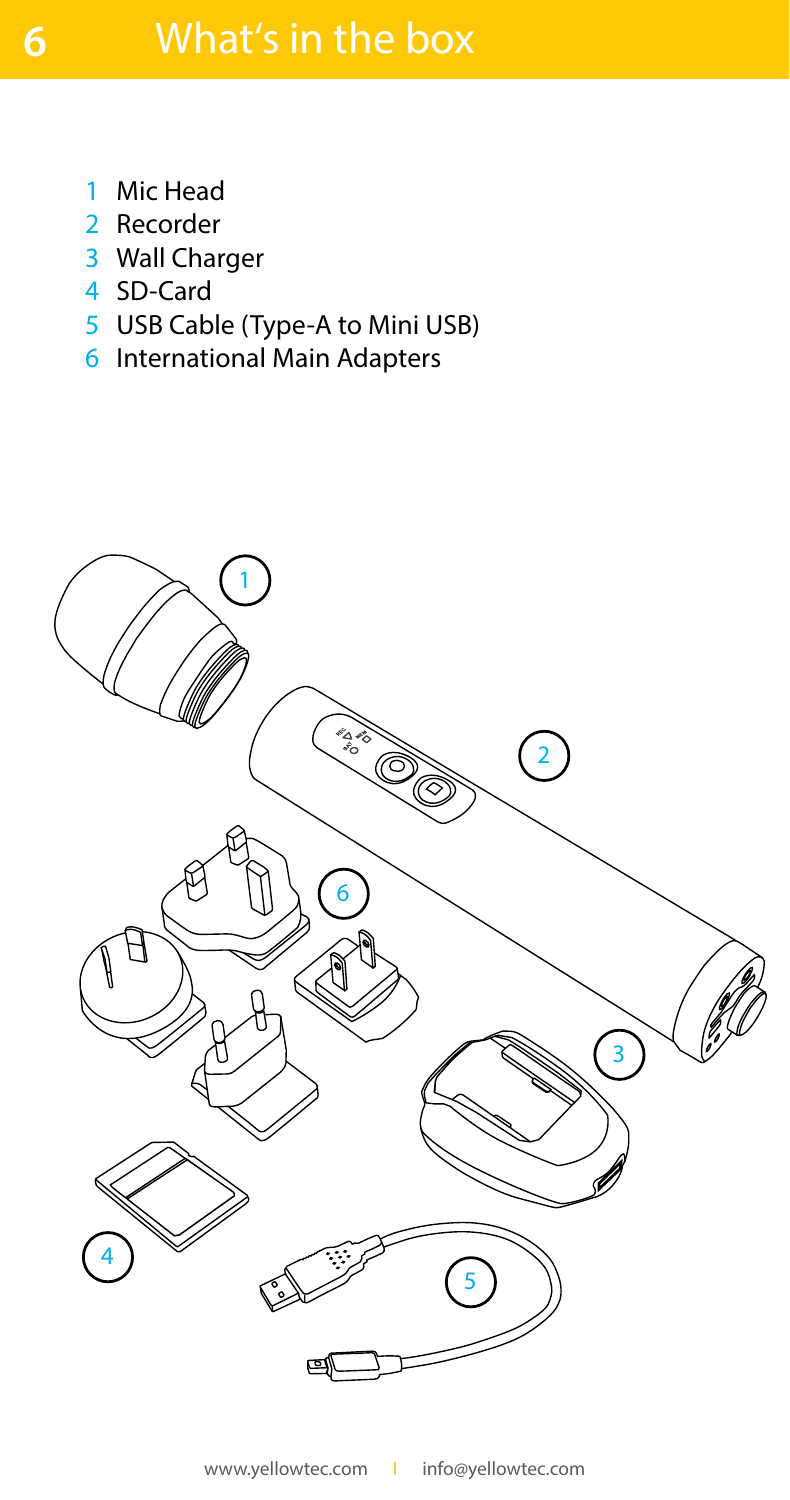#### **Important!**

Reading the instructions is essential to prevent the prdocut from any damage. It helps to avoid false operation and secures successful and long lasting use of your product.



Never use the iXm without having a Mic Head installed. It helps to prevent damage to the mounting thread and the electronic contacts.



When twisting the Mic Head onto the Recorder hold the head straight and do not use excessive force. Twist the Mic Head gently tight. The fine thread will prevent the Mic Head going loose.



Before you start to use the iXm charge the internal Li-Ion battery for a minimum of 4 hrs. The Battery Indicator will stop flashing when the Li-Ion Battery is fully charged.



When using batteries make sure you use quality AA batteries of the same make. Make sure you discard used batteries in compliance with environmental regulations.



Never leave batteries inside the iXm's battery compartment for a long period of time. Used batteries may leak and terminate warranty claims.



When using the wall charger make sure the international mains adapter heads are always installed to the charger. Never use the charger's adapter heads separate from the charger!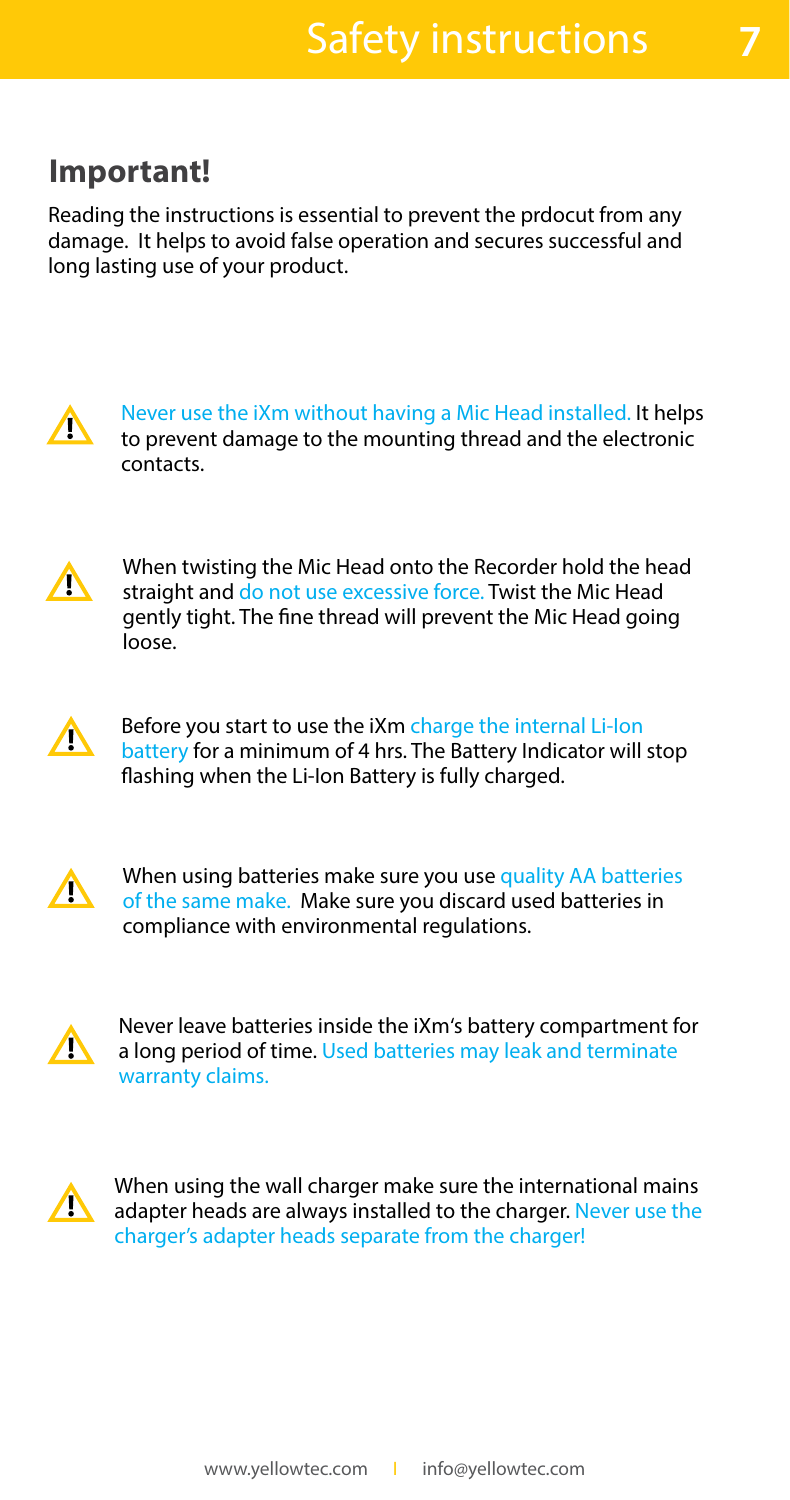In order to operate the iXm in various recording environments you have a choice of different Mic Heads. Mic Heads can be exchanged easily by the TOTO mount (twisting-off-twisting-on).

In order to protect the thread and the electronic contacts always make sure that you never use the Microphone Recorder without a Mic Head installed! Always hold the Mic Head straight and twist it gently tight. Do not risk cross-threading.





#### Charge Internal Li-Ion Battery

Before using iXm for the first time, charge the internal Li-Ion battery until the amber BAT indicator stops flashing. Use the provided USB cable to connect iXm with the wall charger, car adaptor or personal computer.



#### Insert SD Memory Card

Insert an SD memory card with its label facing up until it latches. Should the Memory Indicator quick flash red, the SD card is not usable. Read more at `Use of SD-Cards' .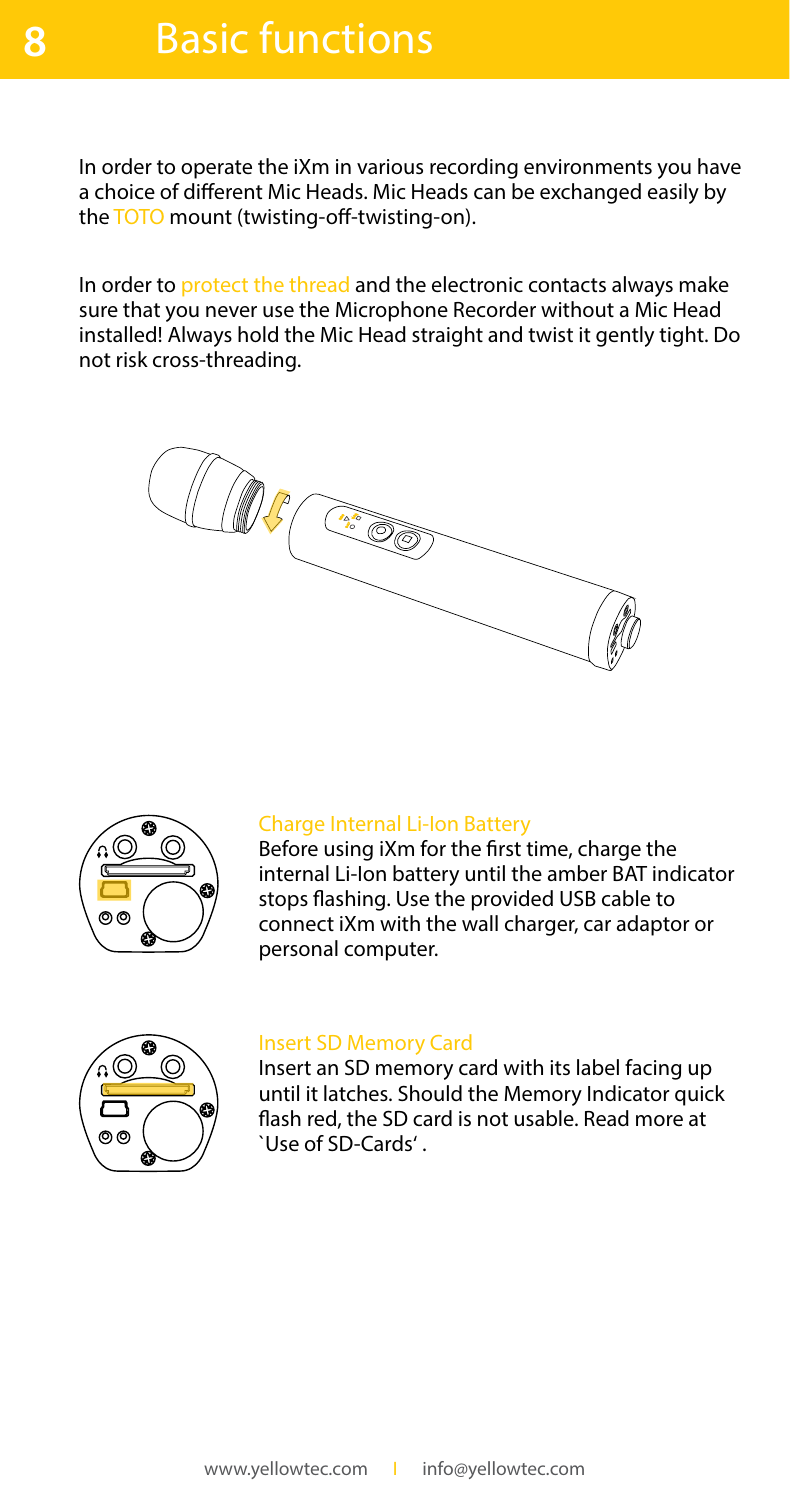Recording great audio with iXm is easy. There is no need to monitor a display as our amazing LEA Engine will always deliver a perfect levelling. iXm takes care of this automatically for you, producing broadcastready recordings at the touch of a button. Try it now - here's all you need to do:



#### Power On

Press and hold the RECORD Button and simultaneously press the STOP Button on the Playback Keypad. When the boot sequence starts you can release the buttons. Wait until the REC LED stops quick flashing. Your iXm is now ready to record. (See table of indicators)



#### Record

To start a recording simply hit the RECORD button. Once the REC LED shows red you are capturing every word. During a recording simply press the RECORD button again to set track markers on the fly, at any time.



#### Stop and Save

To finish your recording, hit the STOP Button on the RECORD Keypad. The REC LED will quickly flash to indicate correct data transfer to the SD card memory. Once the quick flashing ends your iXm is ready for your next recording.



#### **Playback**

To check recorded audio in the field use the Playback Keypad to navigate through your recording. Connect a headphone to the 3.5mm Mini Jack on the Port Panel. Voice announcments will guide you through your tracks as you listen.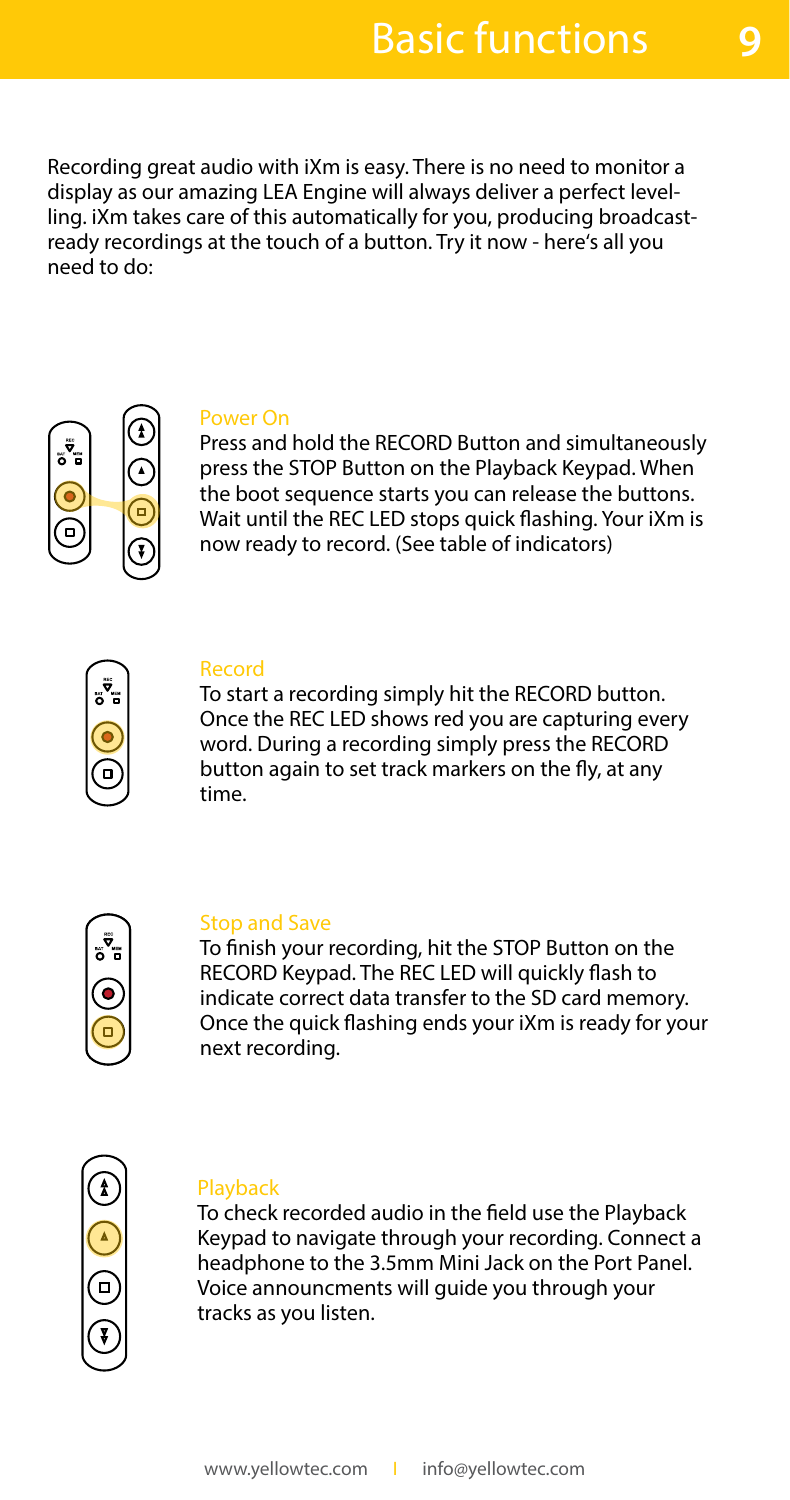

#### Adjust Playback Level

During playback, you can adjust the volume of your headphone. To increase the headphone level press and hold the STOP Button on the dashboard and press FOR-WARD, to decrease your level hold the STOP button and press REWIND. Each hit will cause a change of 3dB.

**NOTE:** Before using headphones, make sure that you carefully set your playback level to an appropriate level to avoid temporary or permanent hearing damage. It is advised to set a maximum output level in the user software.



#### Power Off

To switch the iXm off press and hold the STOP Button of the Dashboard and hit the STOP Button of the Playback Keypad simultaneously. All LEDs will turn off and the unit will power down.

### Record Keypad / Dashboard

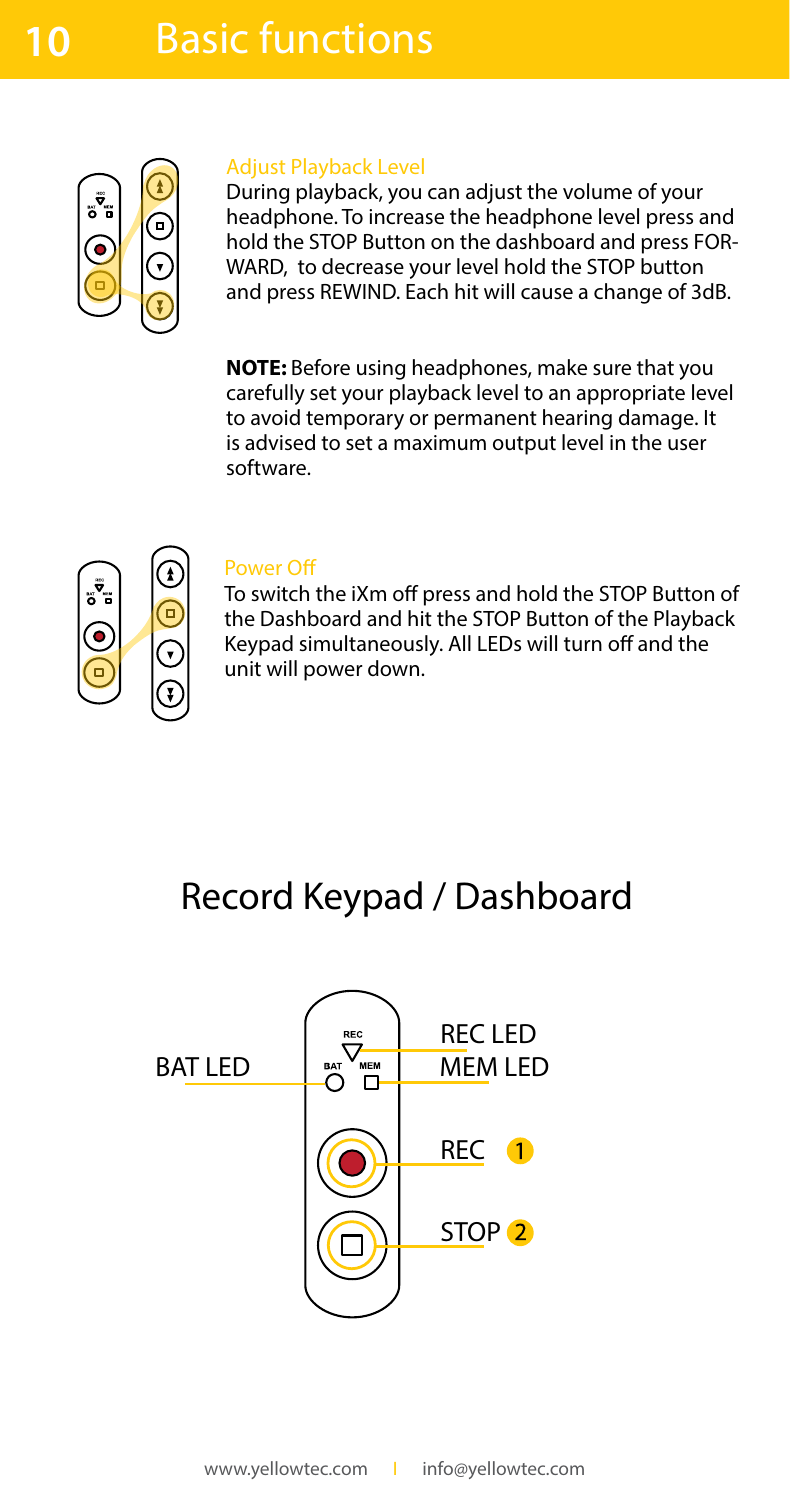**11**

### Playback Keypad



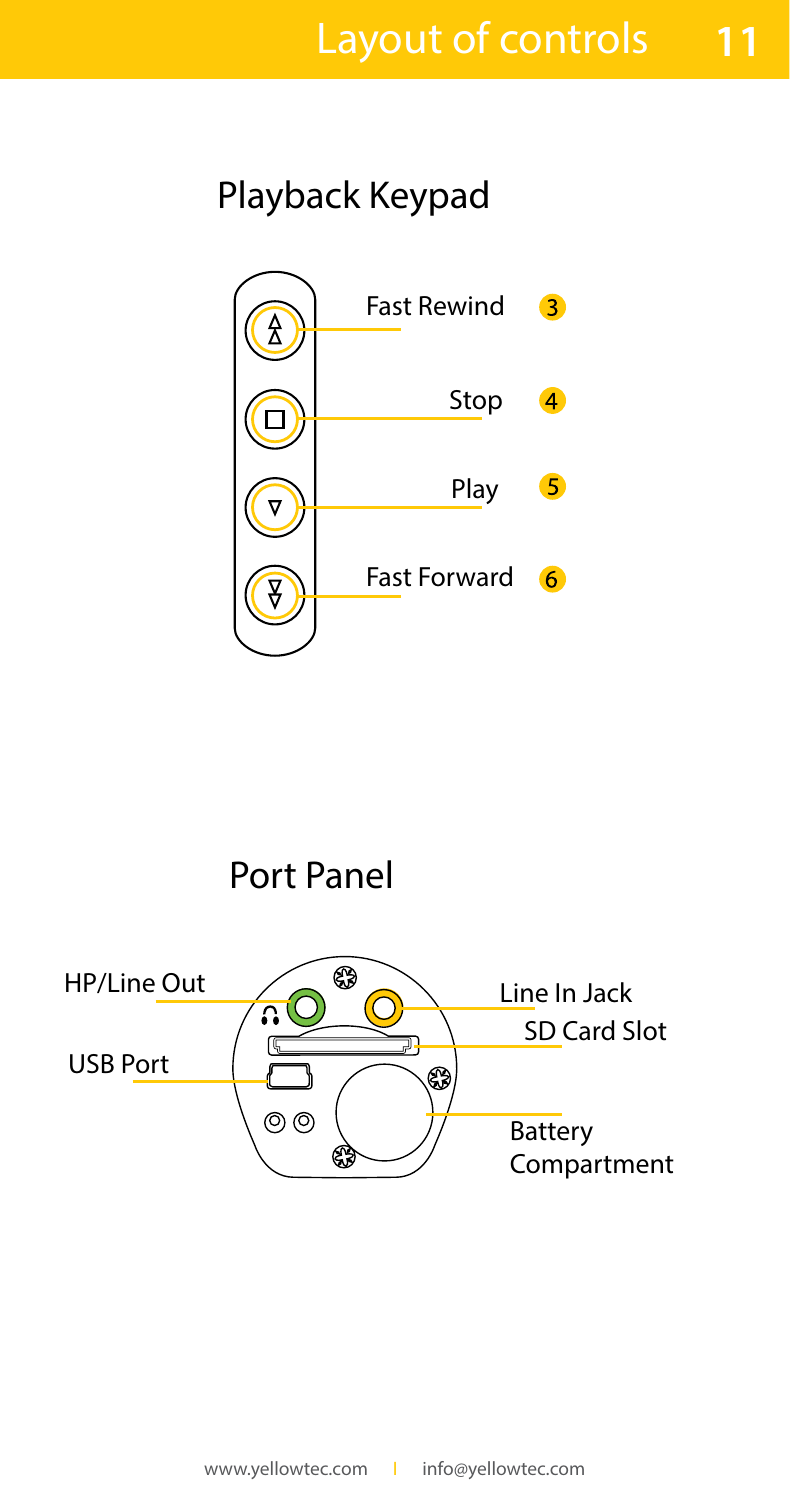#### 1. Boot Sequence

**12**

When you turn on your iXm, the REC LED will flash green during boot sequence. Once the boot sequence is finished the MEM LED will flash red to indicate a memory check of the SD card. With no memory card inserted the MEM LED will continuously flash red to indicate that the iXm will not be ready to record.



### 2. BAT and MEM capacity check

When the iXm is powered up and you are not recording you can always recall the remaining battery power and the remaining memory capacity. To indicate the time remaining simply hit the STOP button on the Dashboard. First, the BAT LED will slow-flash yellow followed by a yellow slow-flashing MEM LED. Each flash indicates the approximate number of remaining hours of BAT or MEM capacity. Use this function regularely to assure that your required recording time is safe.



#### 3. Record Ready and Recording

You can select three different Recording Modes via software configuration. Each mode will be displayed by the REC LED with a different flash pattern.

Single flashes will indicate REC Ready with no other options active:

Double flashes will indicate REC Ready with Preroll active: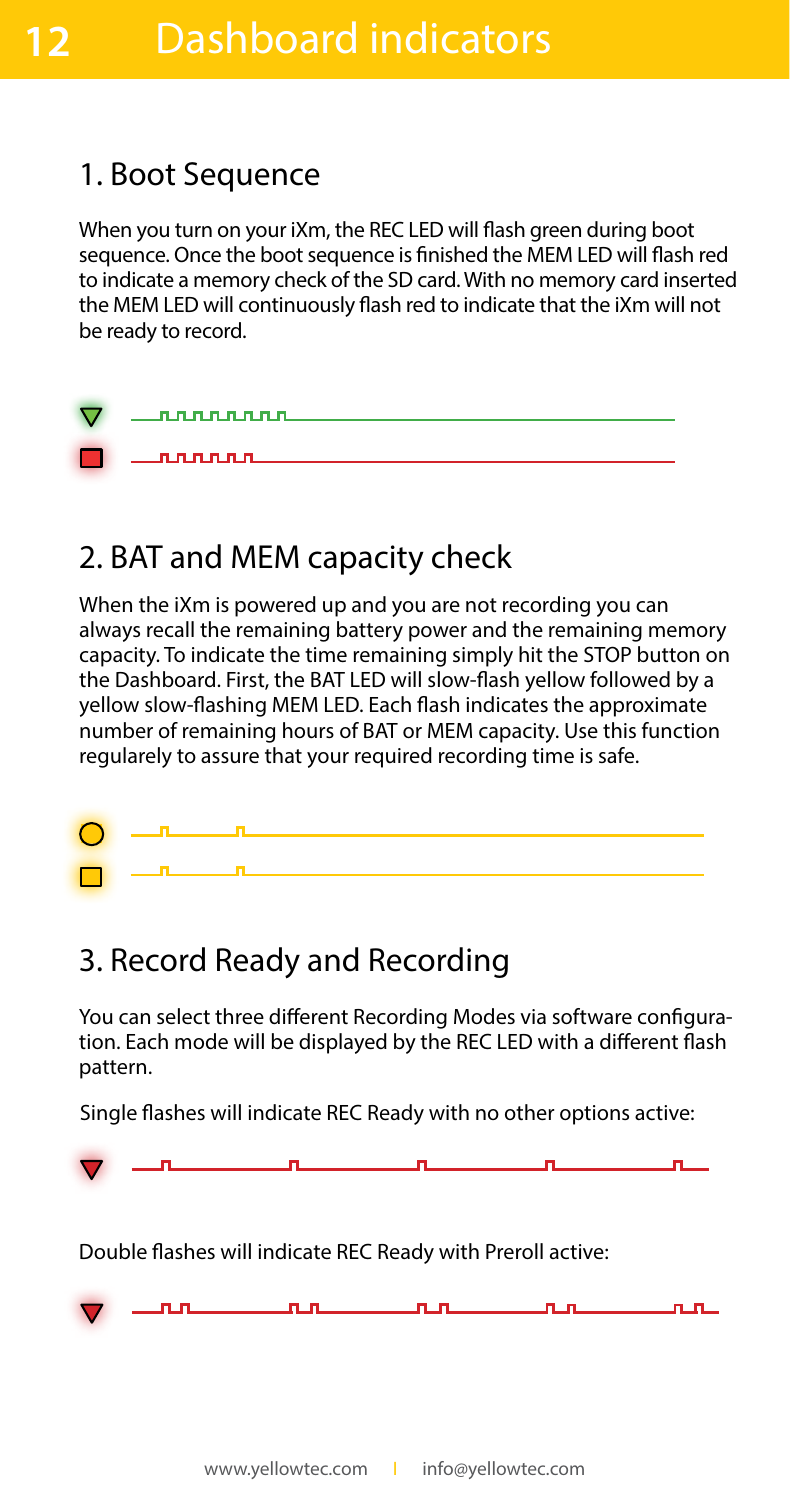**13**

Triple flashes will indicate Record Ready with Voice Activation active:

| $\sim$<br>v | --- | . .<br><b>Contract Contract Contract Contract</b> |  |
|-------------|-----|---------------------------------------------------|--|
|             |     |                                                   |  |

Once you have started your recording the REC LED will light red:

The REC LED will illuminate green during PlayBack. Play Back can always be interrupted by hitting the REC Button. Once powered up iXm is always in one of the seleceted Record Ready modes.

#### 4. Markers

During recording you can use the REC Button to set markers. Due to it's click-free design you will not suffer from any audible noise. Setting markers will be tallied by a double flashing REC LED.



### 5. End of recording

When you stop the recording the REC LED will quick flash red for a very short period of time which indicates the remaining audio data is being transferred to the SD memory card. When the transfer is finished (after approx 1 sec) the REC LED will switch back to indicate Record Ready.

<u>nnnnn</u>

### 6. BAT LEDs

When the iXm is connected to a power source via USB. The internal battery is being automatically charged. The BAT LED will slowly flash amber to indicate charging. You do not need to have your iXm switched on for charging. When charging is completed the BAT LED will stop flashing.

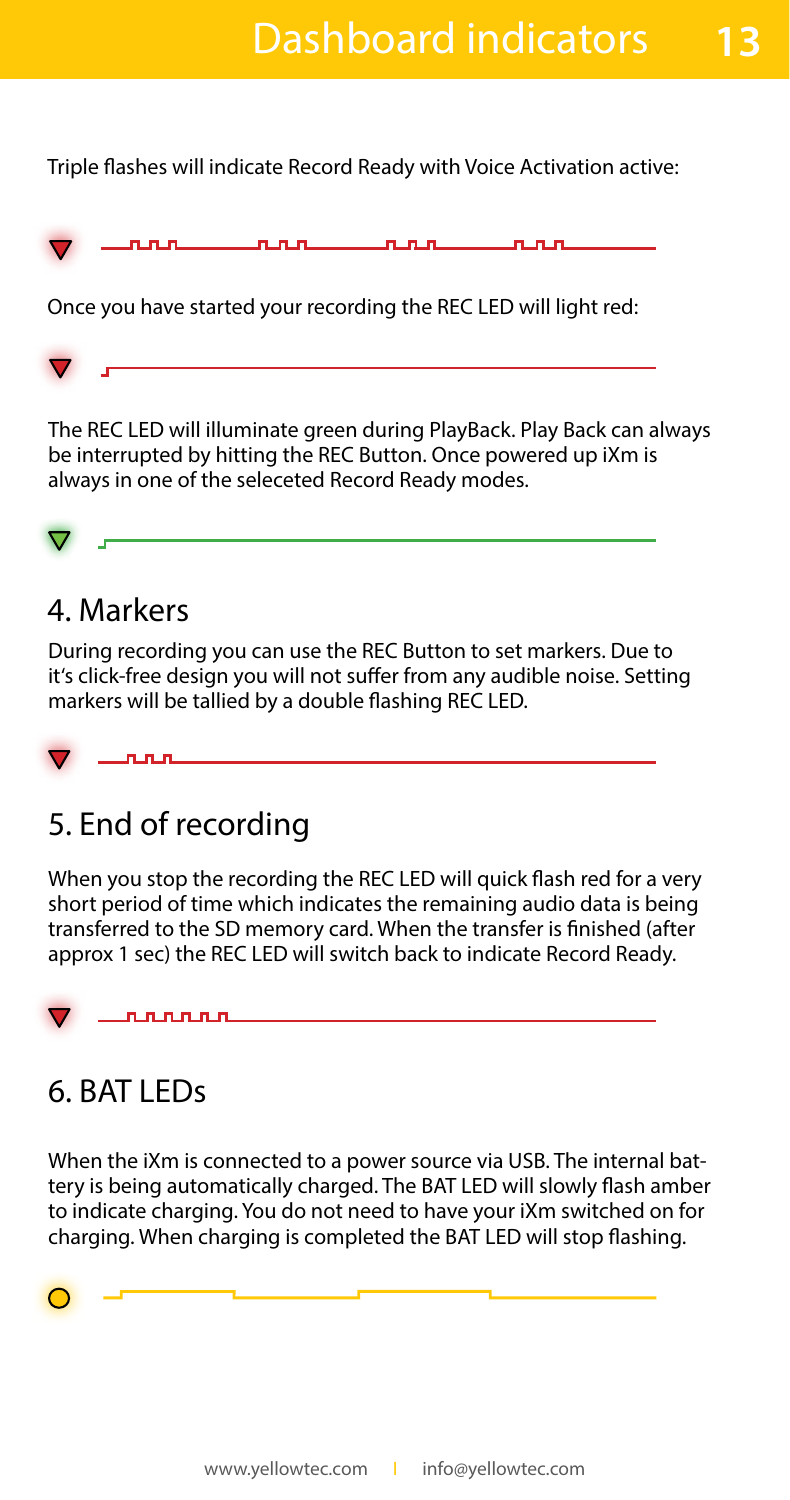### 7. Remaining battery life

When the remaining battery capacity gets down to approx. 1 hour the BAT LED will start quick flashing amber. Take a chance to insert fresh AA batteries or recharge your internal battery.

#### 8. Out of temperature range



**14**

**NOTE:** When you try to charge your iXm while it's out of it's temperature range the BAT LED will quickly flash red and charging will be automatically disabled.

#### 9. Warning of low memory capacity

When the remaining SD card memory capacity is down to approx. 1 hour the MEM LED will start quick flashing amber to warn that the SD card should be replaced soon.

When the MEM LED will start flashing red it is time to end and save your recording.

Solid red and amber BAT LED will indicate in which mode your microphone is in, while your iXm is connected via USB to a PC. A solid red light means you are connected in configuration mode.

#### 10. USB connection modes

When you connect your iXm to a USB port of a computer you will automatically connect in `mass storage device mode'. Your SD memory card will show up in your operating system as an external memory. The MEM LED will illuminate yellow to indicate that your device is connected as an external memory device.



When your MEM LED lights red it indicates connection in `configuration mode'. (Also see chapter `User Software´).

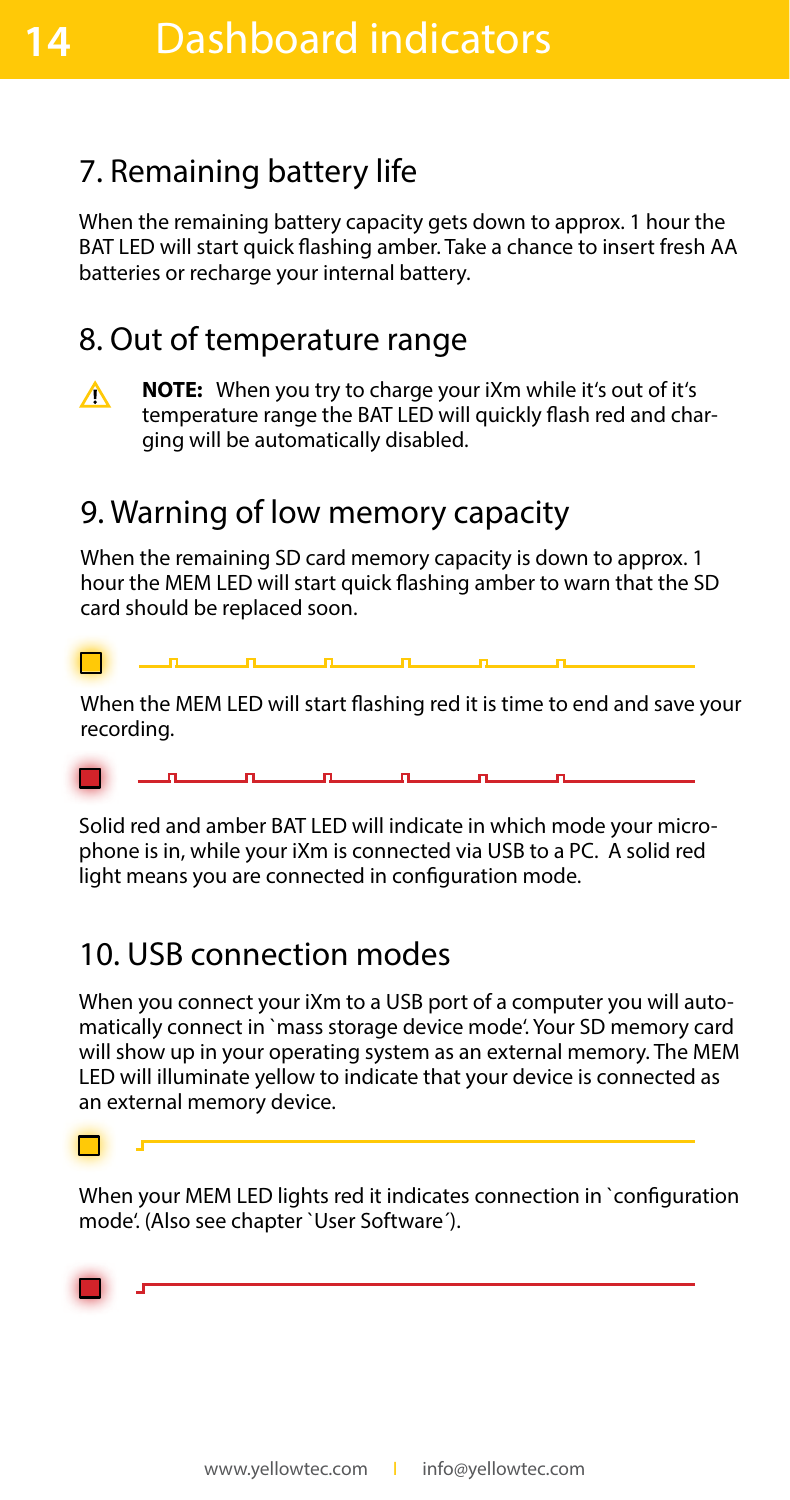#### **How do I turn on my iXm?**

∧

∧

**NOTE:** Before turning on the iXm make sure that a memory card with some minimum storage capacity is properly inserted into the SD Card slot of the Port Panel

Press REC (1) on the Record Keypad and STOP (4) on the Playback Keypad simultaneously. Your iXm's booting sequence now initiates. The Boot sequence may take up to 15 seconds depending on the memory capacity of the SD Card. Please refer to section `Layout of controls´ for explanation of LED Signals.

The iXm is now ready to record at any time!

### **How do I turn off my iXm?**

Press STOP (2) on the Record Keypad and the STOP (4) on the Playback Keypad simultaneously to shut the iXm down.

- **NOTE:** In some situations you will not be able to shut down your iXm. This is to prevent unwanted loss of data. You will not be able to shut down the microphone when:
- iXm is performing a recording
- iXm is USB connected to a PC (via USB) • iXm is being charged (via USB)

#### **How do I make a recording?**

Simply press REC (1) after your iXm has been turned on. To stop the recording you have to press the STOP button and wait for the audio to be saved to your SD Card.

Several record modes (Pre-Roll/Voice activation) are available (see also `Dashboard Indicators´).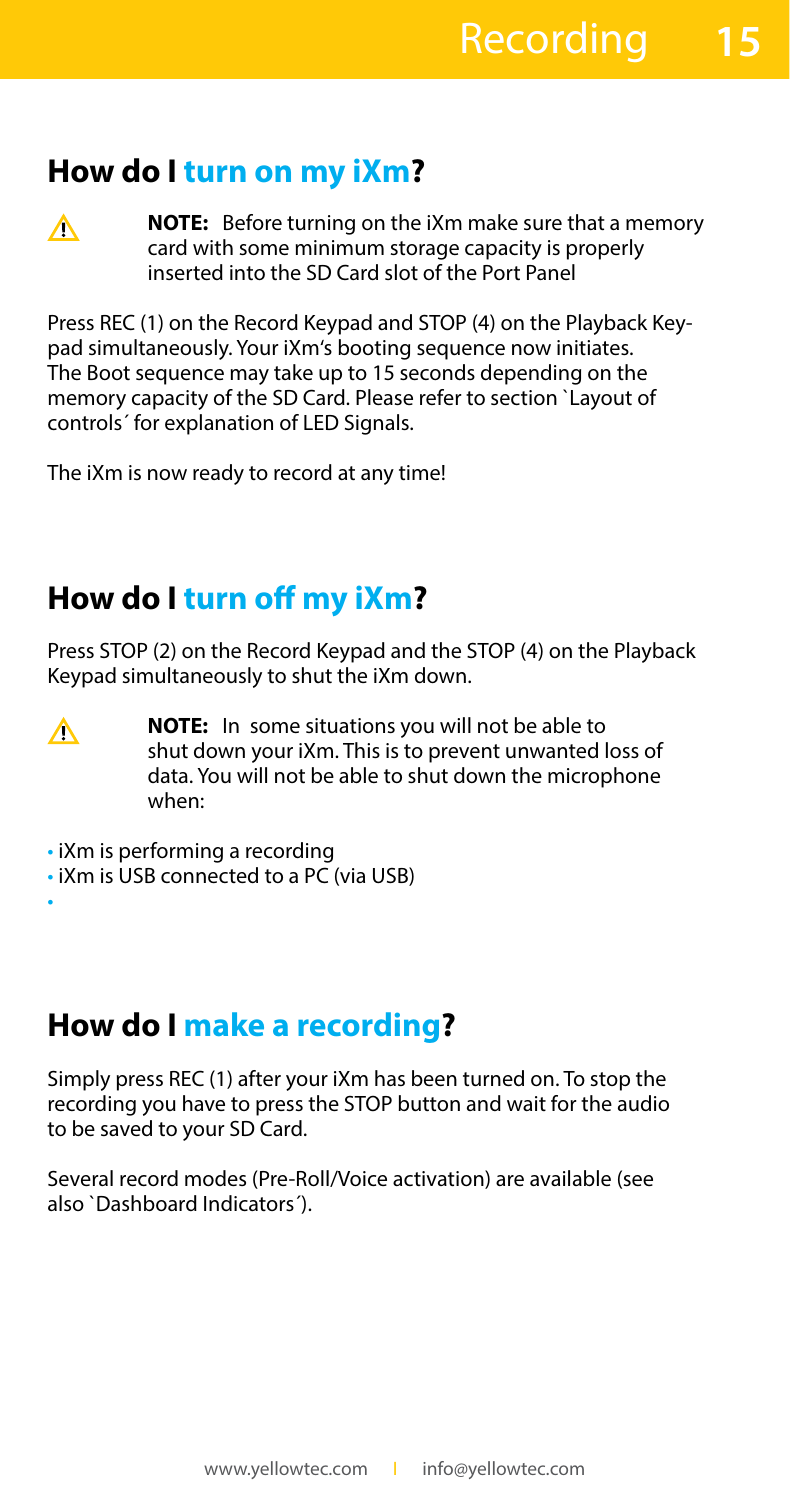#### **How do I work with Pre-Roll Recording?**

Pre Roll Recording lets your iXm capture up to 30 seconds of your interview before you hit the REC Key. This mode avoids missing unexpected statements.

**NOTE:** Use the iXm Admin software in order to enable this  $\wedge$ record mode. The setting allows you to determine the preroll time. It can be setup for pre recordings times of up to 30 seconds. (See section `User Software´).

### **Can I start my recording automatically?**

Yes, VAR (Voice Activated Recording) can be used to start your recording automatically at an adjustable threshold. The recording will halt when the sound pressure level will drop under a second adjustable threshold level. This mode is very useful when you need to remote control your iXm. All parameters for VAR will be selected in the Admin Software (See section `Admin Software´).

It can be combined with the Pre-Roll Recording to achieve maximum safety to catch an interview.

#### **How do I set markers?**

Simply hit REC (1) on the Record Keypad during a recording (see: How to record?). Each hit adds a new marker to the current recording.

When browsing through the files in Playback Mode (see: How do I playback recordings) the recording will always start at the latest marker position.



**NOTE:** Markers will only be saved when iXm's recording files are set to \*.wav or \*.bwf format.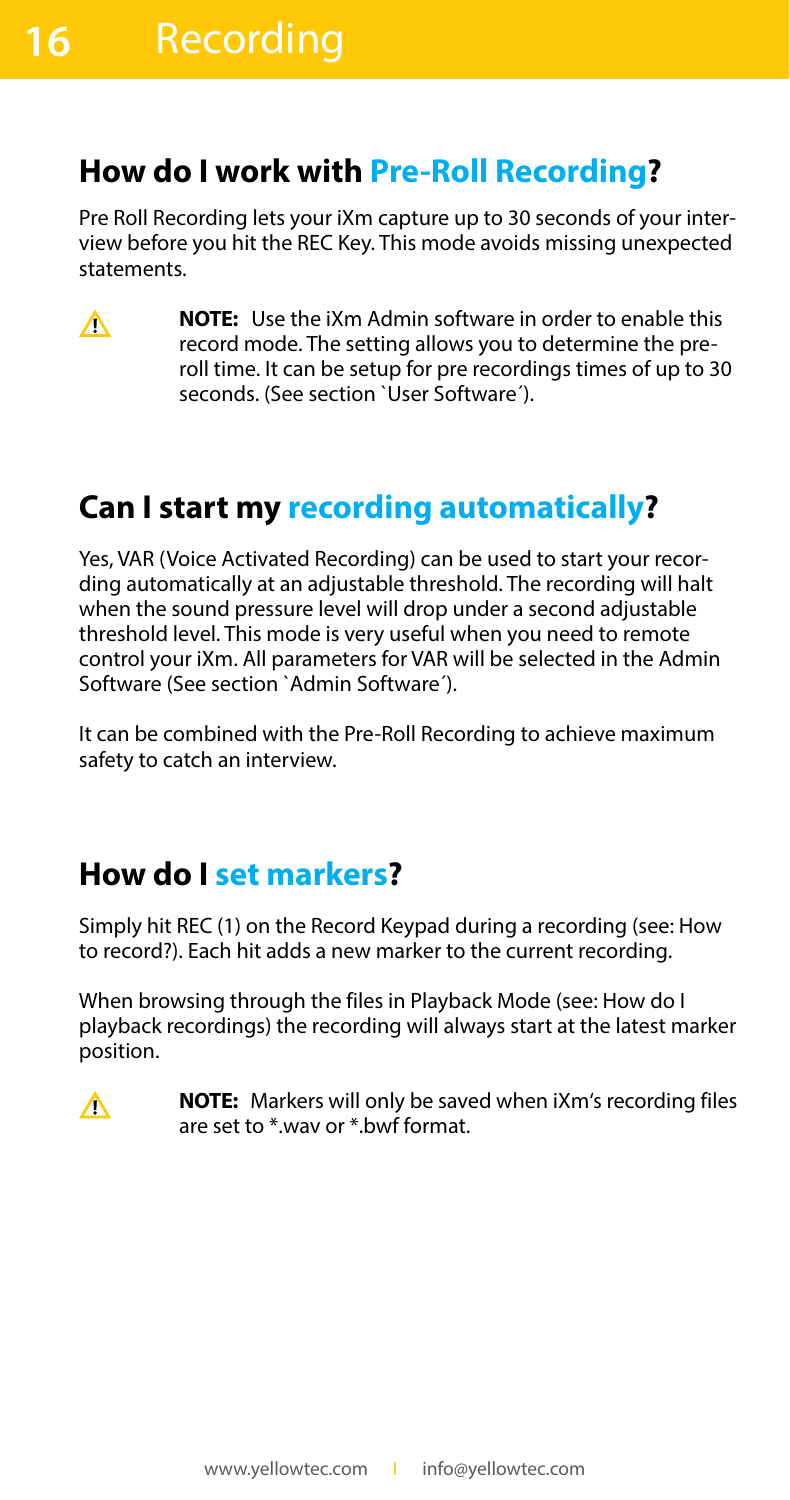#### **What happens after the recording?**

When you stop recording your iXm will transfer remaining audio to the SD memory card. Please wait until this process is finished and the REC LED stops flashing.



**NOTE:** Be aware that this can take a couple of seconds. Never turn off the iXm before the red light stops flashing.

#### **How can I monitor my recordings?**

Connect a headphone to the green H/P output on the Port Panel.

**NOTE:** To provide a zero latency signal the H/P signal will ∧ not be LEA processed. That is why your H/P signal may sound distorted whilst your recorded signal will not be affected!

Plug in your headphones and listen to your recording live. In order to change the volume while listening, you can use the FWW and REW (6/3) keys on the Playback Keypad in order to increase or decrease the H/P volume.

Push to increase/decrease the volume in steps of 1 dB or hold the button to increase/decrease volume by 1 dB per second.

First you need to activate the option in the `Admin Software'. You need headphones plugged into the HP/Out of the Port Panel in order to monitor your recording.

#### **How can I avoid to accidentally stop my recording?**

For additional safety you can setup to end your recordings only by double-pushing the STOP Key. (See chapter: Admin Software)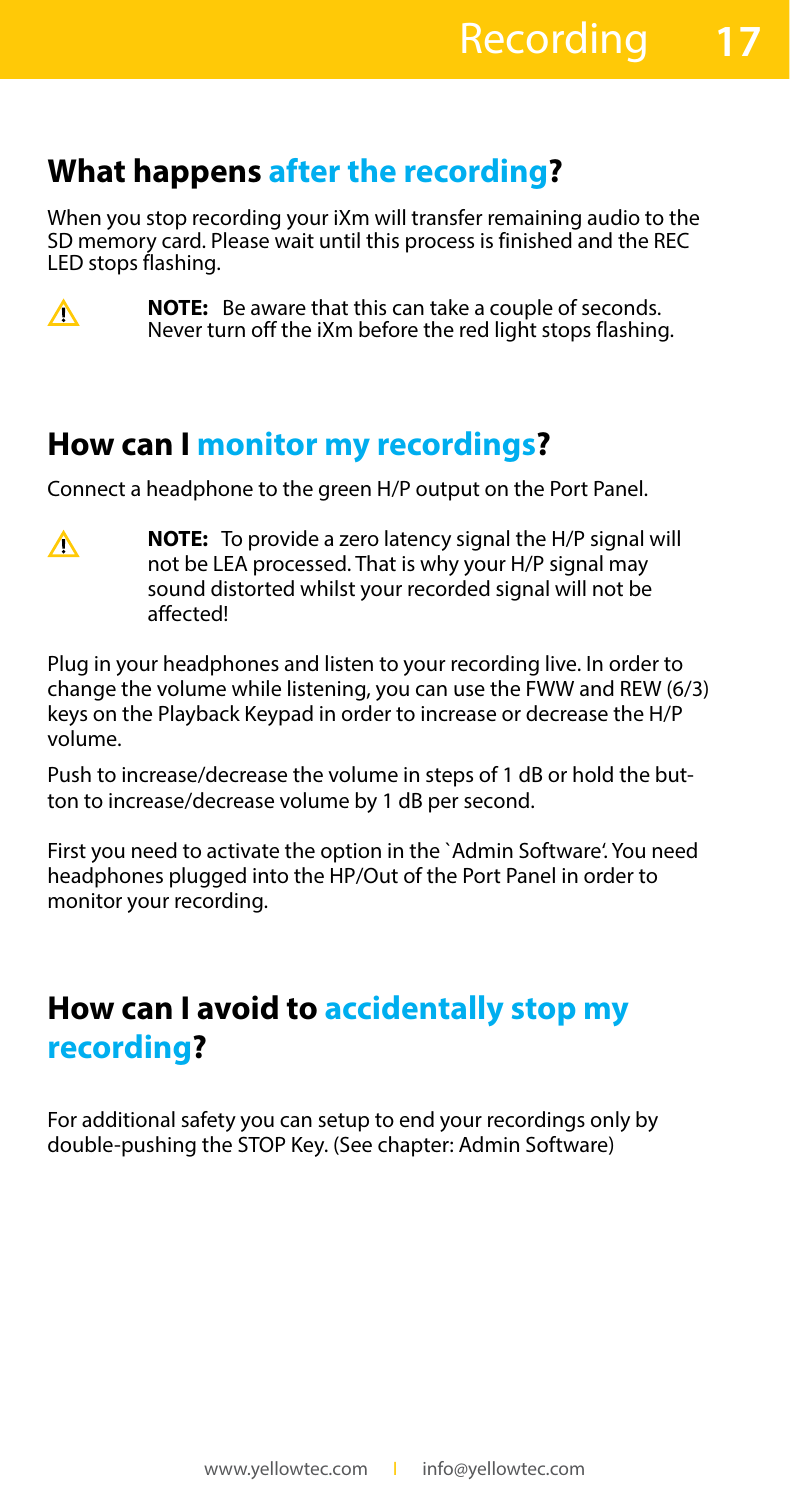#### **Is my iXm weather proof?**

The main body of the iXm is spray proof. You should take care of the capsule and the Port Panel though. The Port Panel should face down when it rains and the capsule should be protected by a windshield. The keys of your iXm are entirely water tight.

For safe transport we recommend the iXm bag. Also recommended is the use of a wind shield when recording in certain weather conditions.



**NOTE:** The iXm is not entirely waterproof.

### **Can I adjust my headphone levels?**

Yes. While playing back a recording you can adjust headphone levels by pressing and holding the STOP Key (2) on the Record Keypad and simultaneously press the FFW (6) or REW Key (3) on the Playback Pad together to increase or decrease the volume.

When you hold the FFW/REW Key the volume will vary by 1dB per second.

#### **How will the recorded files be named?**

All your recorded files will be named with an index number automatically. Your first recording for example will be named 00001. Any following recordings will be named in sequential order.

In your iXm's User software you can setup additional file name properties. It is possible to add a "mic label", a "filename prefix" and/or "date and time".

With all options activated your filename could be:

**Mic Label** + **Filename Prefix** + **Date** + **Time** + **Index Number**

`My\_Microphone' - `Prefix' - `01012014' - `121230' - `00001' (see chapter `User Software´).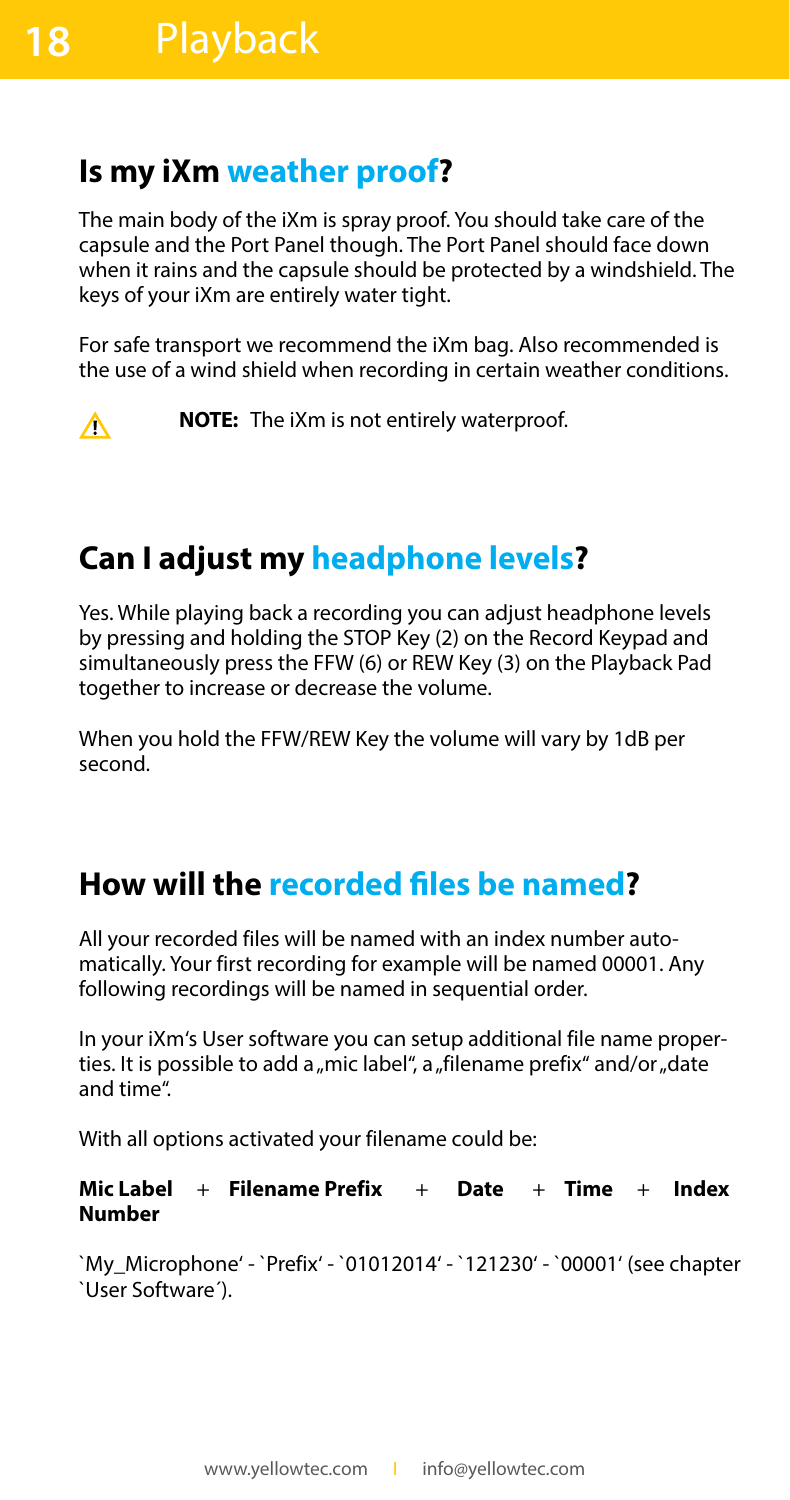### **Which file formats can I create?**

iXm can record standard \*.wav (uncompressed and compressed / MPEG1 Layer) and Broadcast \*.bwf file formats.

The required file format needs to be selected in the User Software (see chapter `User Software´).

### **How will my files be organized?**

The recorded files will always be organized by order of their index.

### **How do I playback a recording?**

Connect your headphones to the green H/P output on the iXm's Port Panel.

 $\wedge$ 

**NOTE:** You can only playback files when you are in REC Ready Mode. You cannot playback a recorded file while you are recording.

Press the PLAY Key (3) on the Playback Keypad in order to playback your recording. The playback will start at the beginning of your last recording, or at the point where you stopped your last Playback.



**NOTE:** Both options can be setup in your iXm's User Soft ware (see chapter `User Software´).

#### **How do I adjust H/P volume?**

It is recommended to use headphones with adjustable volume control. If you need to control volume via the iXm Keypads, press and hold the STOP Key (2) on the Record Keypad and the FWW (6) - or - REW (3) Key on the Playback Keypad simultaneously in order to increase or decrease the volume by 1 dB per second.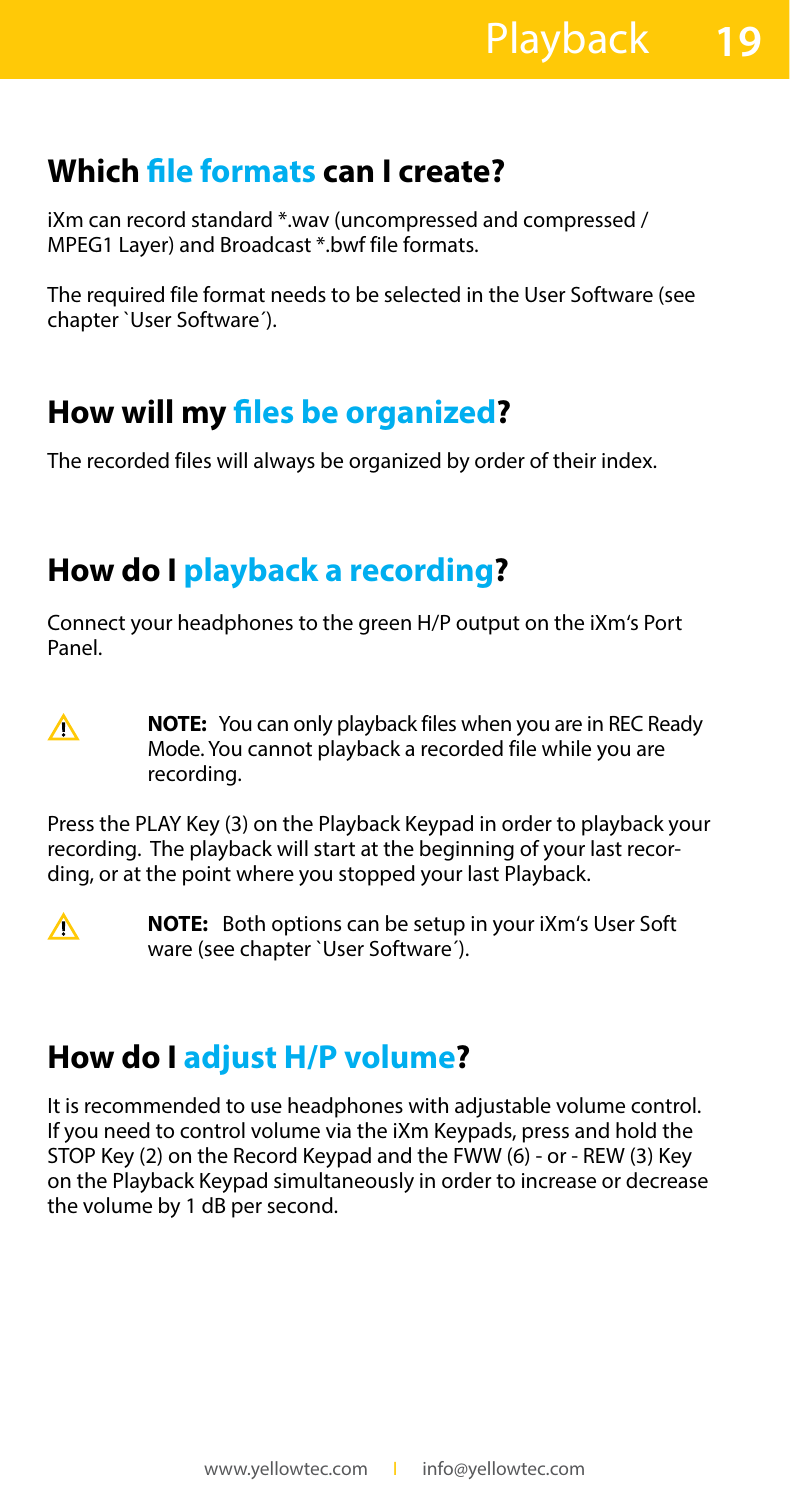#### **How do I navigate through my files?**

When playing back you navigate through your recordings via the FWW (6) and the REW (3) Keys on your Playback Keypad. The FWW and the REW Key have different functions:

#### **In Record Ready mode:**

Use the FWW and REW Keys on your Playback Keypad in order to jump through your recorded files. Pressing the STOP Key (2) on the Playback Keypad let's your iXm voice message the current file name to your headphones.

#### **In Playback mode:**

Press the FWW or REW Keys in order to jump through your marker positions. If no markers were set you will jump to the next or previous file. Press and hold the FFW or REW Keys in order to cue through your files forwards or backwards.

#### **How do I charge the iXm?**

Charge the iXm by connecting the wallcharger to the iXm via USB cable. The mini USB Port is located on the PORT PANEL.

When the iXm is connected to a PC via USB it will also start recharging. The BAT LED will slowly flash yellow. When fully charged it stops flashing.

 $\wedge$ 

**NOTE**: Before using the iXm for the first time it needs to be fully charged once.

### **Do I need a special headphone?**

No, you can basically use any headphone with a 3,5 mm jack and an impedence of  $>$ 32 Ω.

**NOTE:** It is strongly recommended to check your volume  $\wedge$ level before using the headphones in order to prevent hea ring damage. (see: How do I adjust playback volume?)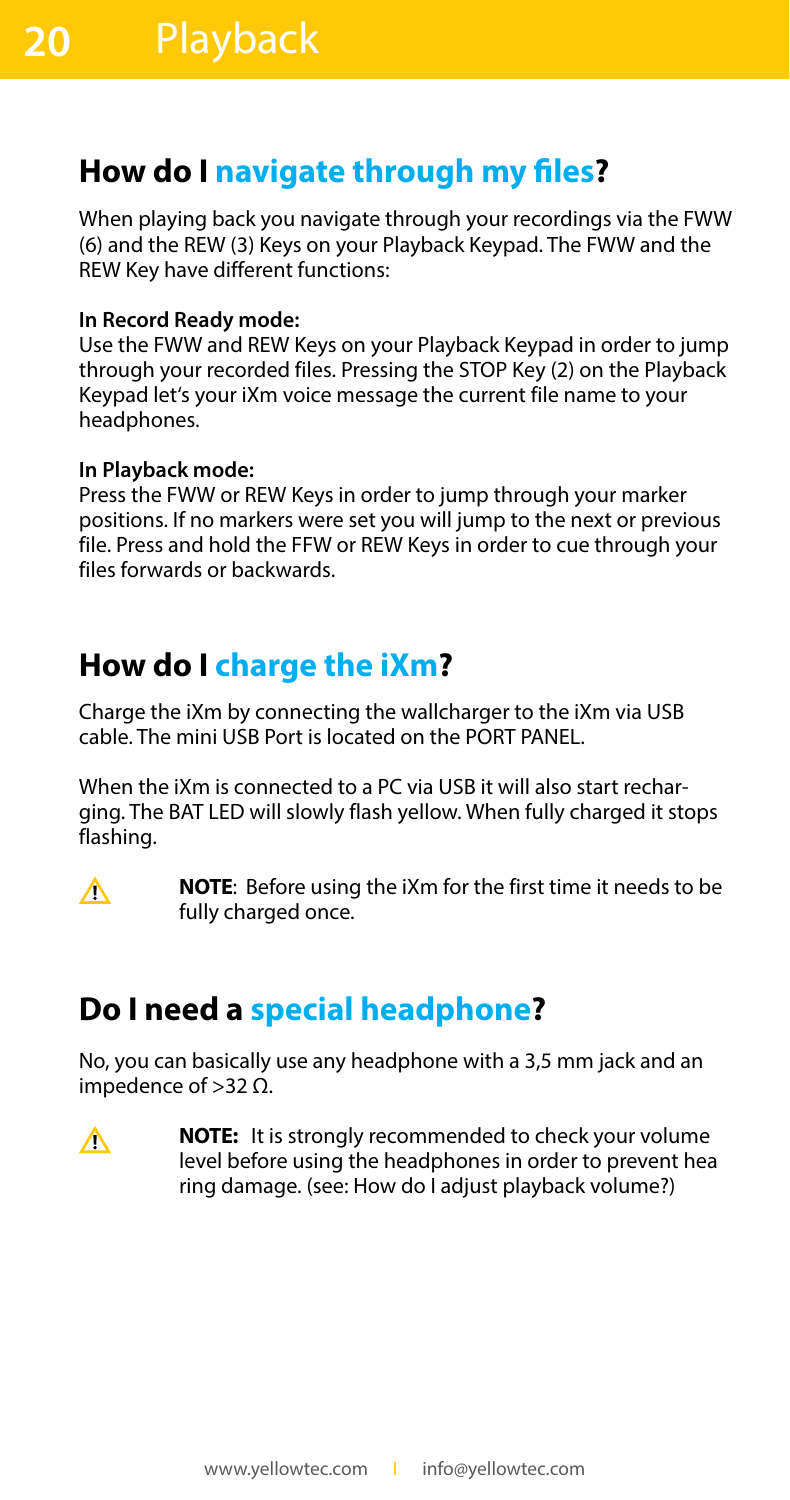**21**

#### **How do I check my battery capacity?**

When the iXm is powered up and you are not recording you can always recall the remaining battery power and the remaining memory capacity. To indicate the remaining time to go simply hit the STOP (2) button on the Dashboard. First, the BAT LED will slow-flash yellow followed by a yellow slow-flashing MEM LED. Each flash indicates the approximate equivalent of one hour of remaining BAT or MEM capacity. Use this function regularely to assure that your required recording time is safe.

- **NOTE:** This function only works in Record Ready Mode, not ∧ while recording.
- **NOTE:** When the remaining battery life falls short of one ∧ hour you will be automatically warned. The BAT LED on the Dashboard will start flashing amber. The last five minutes of battery life are indicated by the BAT light on the Dashboard flashing red.

#### **What's my iXm's operating time?**

Your iXm's total operating time is determined by a combination of two power sources: an internal Li-Ion battery and an additional three AA batteries. Fully charged, the internal Li-Ion battery provides a minimum of 8 hours of operating time. Three AA batteries offer an additional minimum operating time of 6 hours. You can insert the AA batteries into the battery compartment of the PORT PANEL. In combination they will give you a minimum of 14 hours of operating time.

You can select which battery source (AA batteries or interal battery) will be used first. Selection is made in your iXm's user software. (See section `User Software´).

- **NOTE:** The remaining recording time is a combination of ∧ memory space and battery life. Check that you have enough memory space left on your SD Card for your next recordings. (see: How to check my storage capacity?)
- **NOTE:** Battery life might be less than indicated due to Δ low temperatures. It is recommended to fully charge the iXm once a month to ensure your iXm's operating ability.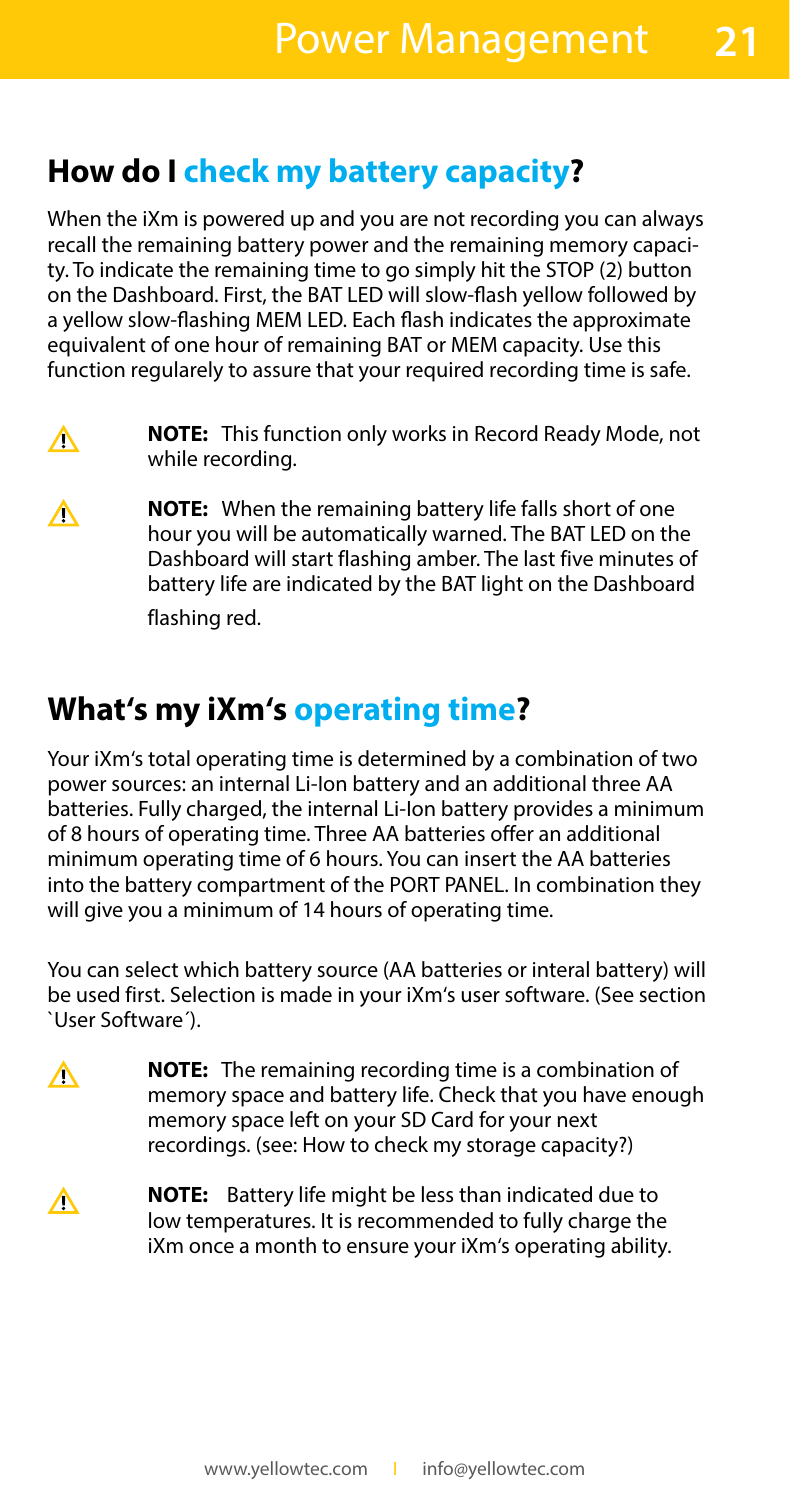#### **How can I extend my operating time?**

Insert three AA batteries to the battery compartment. Three AA batteries will provide a minium of 6 hours of operating time.

Use the interal Li-Ion battery and the AA batteries together to get a minimum of 14 hours of recording time.



**NOTE:** It's not recommended to use rechargable AA batteries.

### **Which batteries can I use?**

Capactiy calculation will not work properly if you are using rechargable AA batteries. (see: `How to check my battery capacity')

Use three (AA) batteries in addition to the internal Li-Ion battery. They will add to the total of your iXm's battery capacity. Power management will automatically switch power sources if necessary. The use of AA batteries is not necessary to operate the iXm. The internal Li-Ion battery is fully able to operate your iXm up to 8 hours.

When using AA batteries make sure you insert them correctly (check polarities).

#### **Which memory cards can I use?**

Your iXm supports any SD/HC cards regardless of it's storage capacity.



**NOTE:**Remember that a memory card has to be inserted at all times in order to operate the iXm.

Insert the Card into the SD Card slot of the Port Panel. Make sure your SD card latches properly. Depending on the memory's storage capacity, the duration of the iXm's boot sequence will vary slightly.

Check the iXm's remaining SD Card capacity by hitting the STOP Key (2) on the Record Keypad. The MEM LED will flash amber once for every hour of recording time that is left.



**NOTE:** Checking your memory will also cause a battery check (see chapter: How do I check my battery capacity)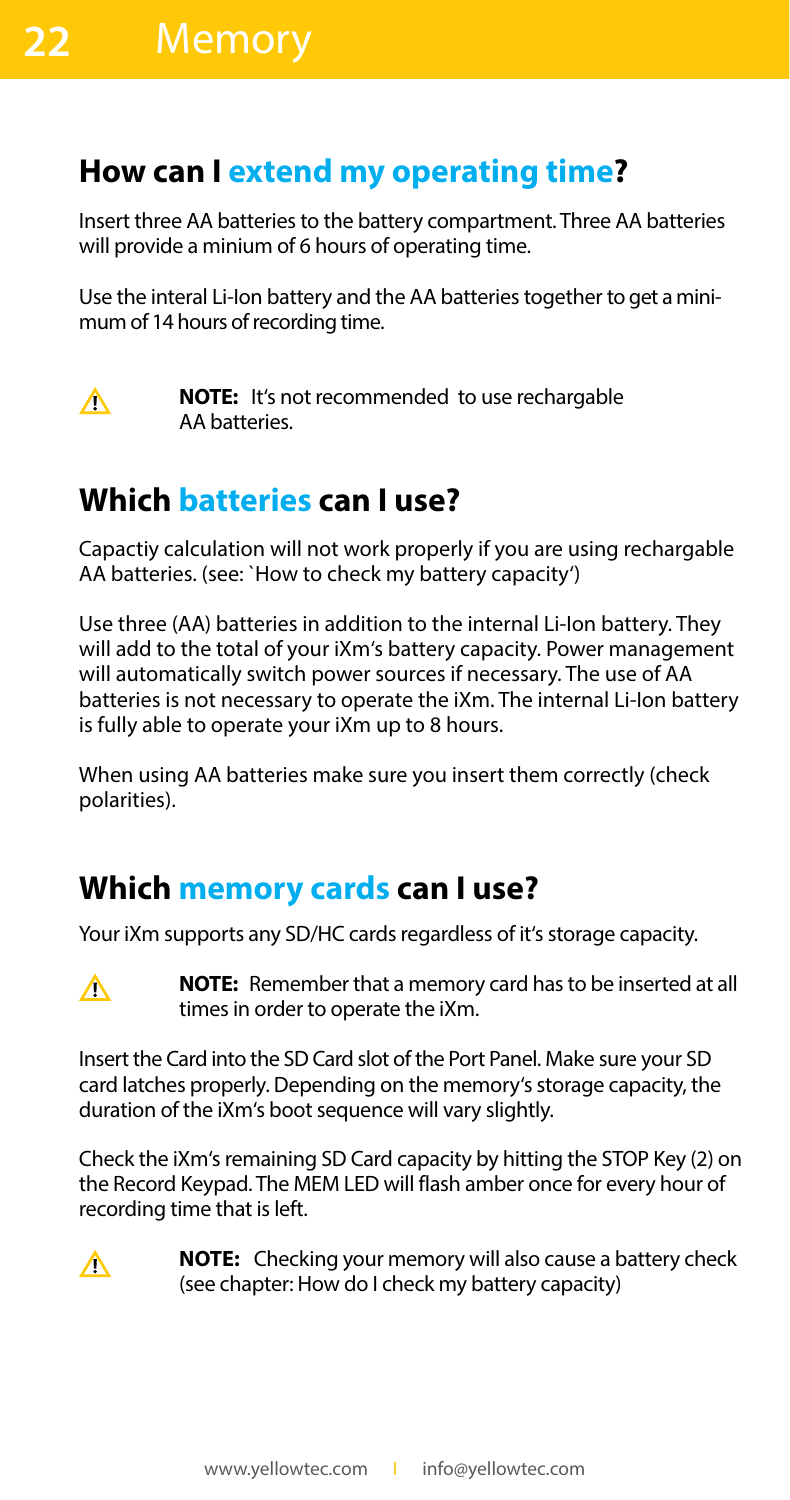#### **How do I check my remaining memory?**

To check your iXm's remaining memory capacity hit the STOP Key (2) on the Record Keypad. The MEM light will flash amber once for every hour of recording time that is left.

The BAT LED will work in the same way (see: How to check my battery capacity).



**NOTE:** To check remaining capacities you need to be in REC Ready mode.

### **How do I swap Mic Heads?**

Gently twist off the attached capsule by turning it counter clockwise. In order to adapt your iXm to various recording environments you have a choice of several Mic Heads. Mic Heads can be exchanged easily by it's TOTO mount (twisting-off-twisting-on).

In order to protect the thread and the electronic contacts make sure that you never leave the Microphone Recorder without a Mic Head installed!

Always hold the Mic Head straight and twist it gently tight. Do not risk cross-threading.



**NOTE:** Twist carefully (See: Chapter 2, Security)

#### **What can I use the USB PORT for?**

The USB Port supports USB2 connectivity and has multiple functions:

· it connects your iXm to the wall charger

- · it transfers Data (to transfer audio recordings from the microphone to your PC)
- · it interconnects with the PC software program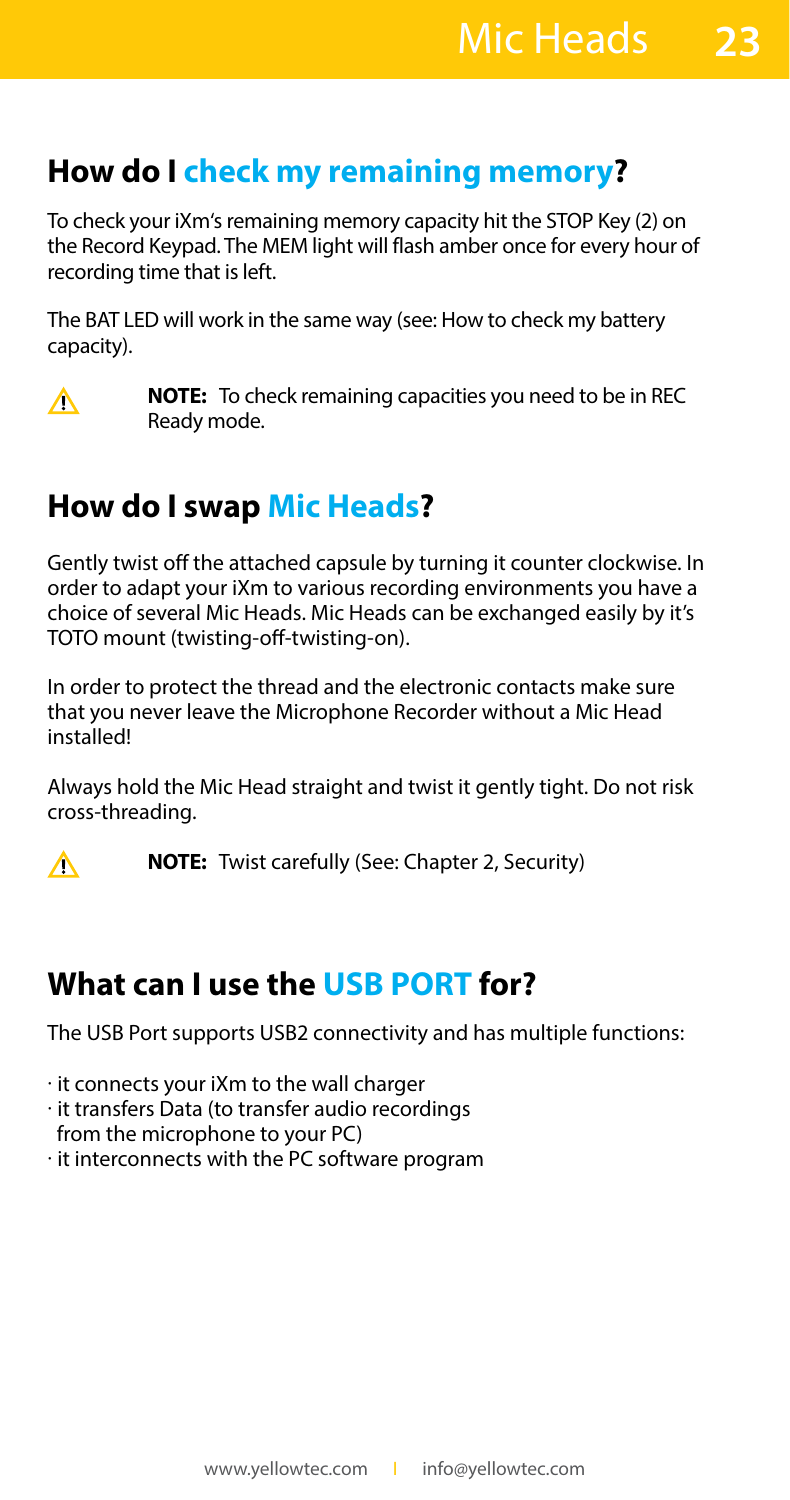#### **How do I use my line in jack?**

The Line Input of your iXm is a balanced mono input. The input is a 3.5mm jack marked yellow on the Port Panel. The drawings show how to connect with the input. When your signal source is on an XLR connector you will need an adapter as shown.

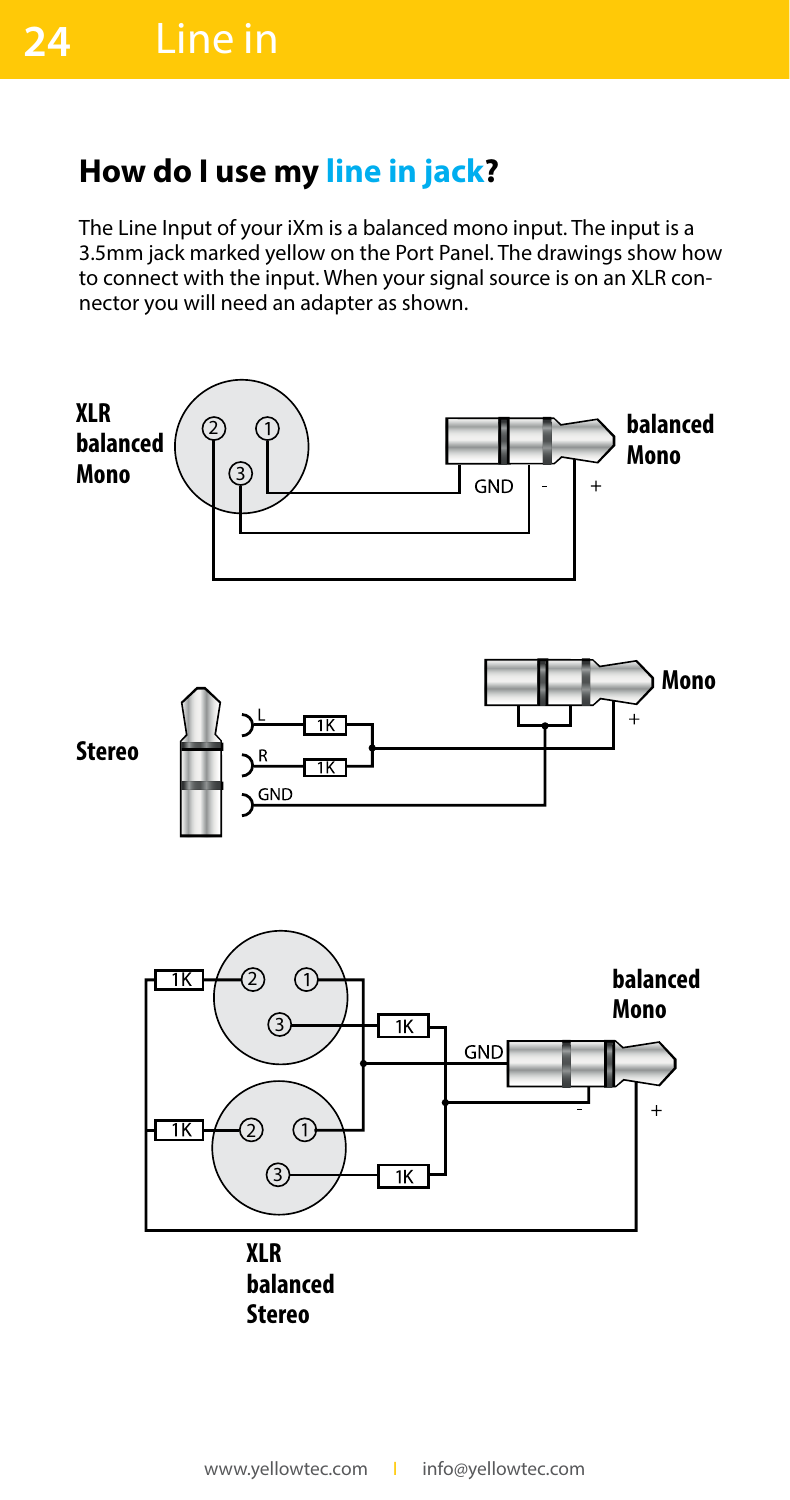- **NOTE:**When you insert the 3.5 mm jack the iXm will record Δ the line input and switch off the mic input.
- **NOTE:**LEA Engine is not active when you use to record via ∧ Line-In. You can adjust the Line-In levels within the iXm's Admin Software.

#### **How do I transfer data from my iXm?**

You can simply use the provided USB cable to transfer data to your personal computer. You can also use your HQ/SD Card to transfer data to your computer. You need an SD memory reader for that. Standard format of the SD Card will be FAT 32.



**NOTE:**Never remove your SD memory while recording or playing back or while connected to a PC.

#### **Can I use HP/Out as line-out?**

Yes. You can use your HP Out as a Line Output. You can transfer your recording via cable while playing back your file.

The Output of your iXm is capable of being switched to different output formats. By default it is set to Headphone out. In this mode the output is single ended L and R. The signal will be Mono. You can change the output to be a balanced or unbalanced line output.

These modes can be changed in the User or Admin software or simply by selecting a predefined setup. If you switch the output from HP to Line Out the voice messages will be suppressed. For the Line Out function you are able to choose single ended or balanced output.

#### **How do I level my recordings?**

You don't have to! You benefit from the unique feature of the iXm microphone: The powerful LEA DSP engine always provides an automatically balanced level of your recording.

∧

**NOTE:** This option can also be turned off. In the User and Admin software of the iXm you will find a variety of settings to set levels individually.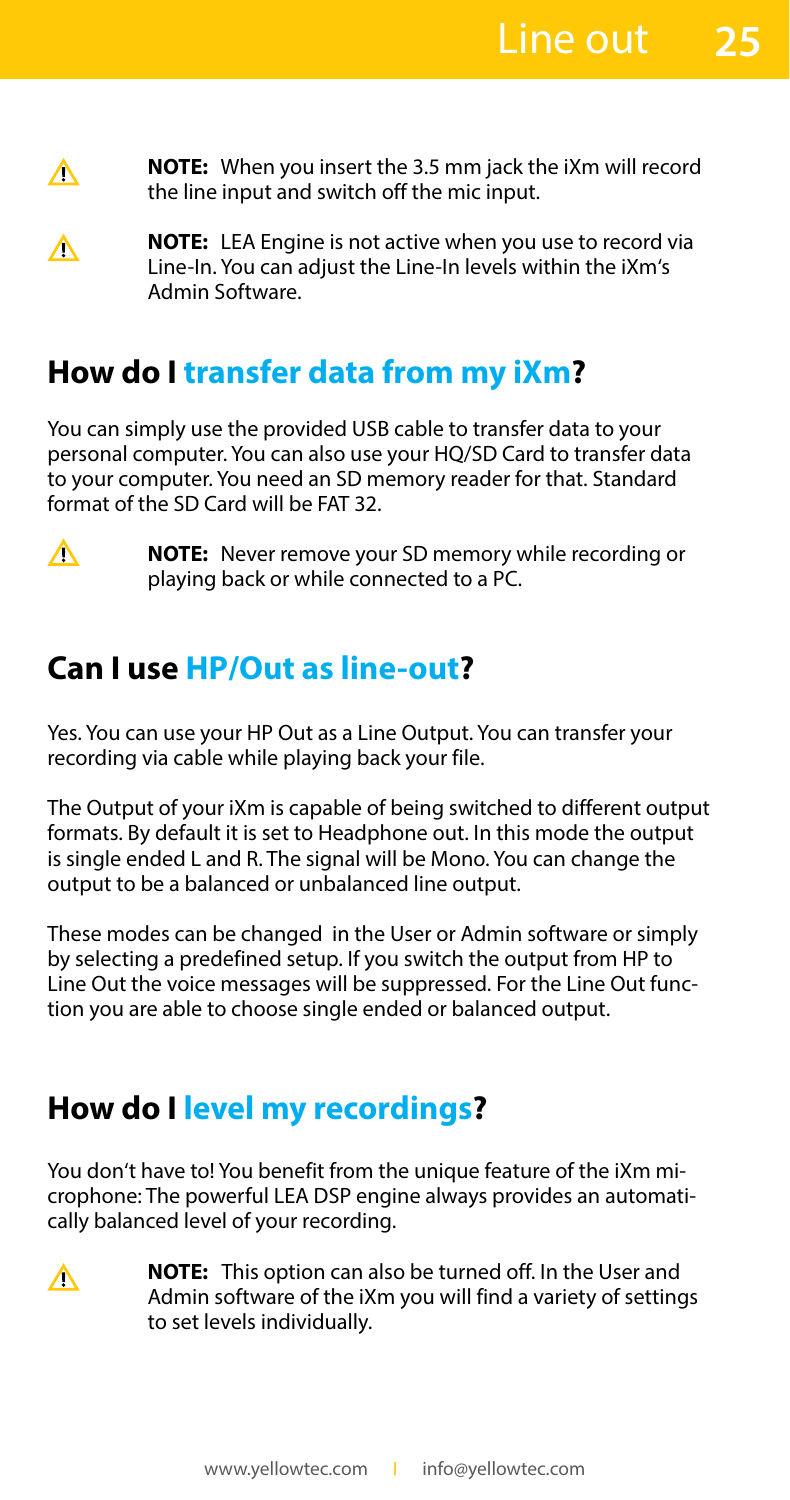#### **Software**

Welcome to the iXm's Software Introduction. The following guide will introduce you to the iXm's User and Admin Software bundle. You will learn how to use the software and how to set up your iXm.

The basic and advanced mode of your iXm's personal Software will be explained and you will be provided with a step-by-step Software Installation Guide.

Please note that the Software is available both for Windows© and MacOS©

#### **To download your iXm's Software please visit:**

http://www.yellowtec.com/downloads/ixm-recorder-microphone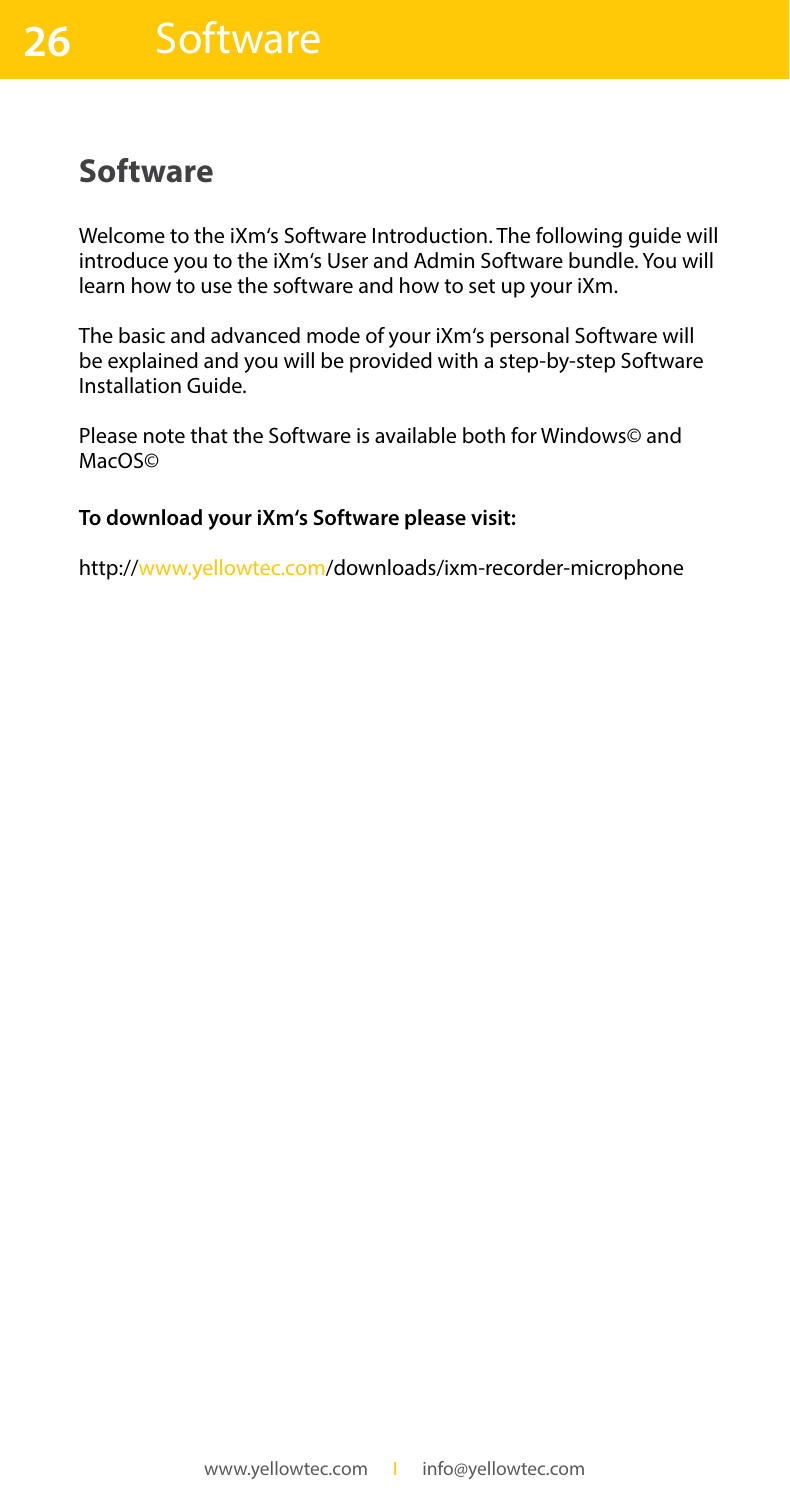**27**

### **iXm's USB connection**

First you need to establish a physical connection to your Host Computer via USB cable. Your iXm can be used in two different ways:

Use your iXm in



or in



#### **Setup Access Mode (Administration Mode)**

#### **Mass Storage Device Mode**

When your iXm is connected to a host it will be charged automatically. The BAT light will flash yellow to inform you that your iXm is being charged. As soon as you turn your iXm on the MEM LED will light yellow to confirm that your iXm is being recognized as an external flash drive.



**NOTE**: Your iXm will only be able to communicate with your host PC when it is switched on.

When connected, a window should pop up which shows your iXm as a **Mass Storage Device** via your file system. You will now see your iXm's SD card as an external flash memory drive. You can copy and paste or delete files from it as from any other Hard Drive. Remember to safely remove your iXm before disconnecting and do not remove your SD Card while your iXm is mounted as a Mass Storage Device.



**NOTE**: The write protection switch of your SD-Card will always be ignored

### **Administration Mode**

To enter the Software's **Administration Mode** your software and your iXm's drivers must be installed first. You will have to press a combination of keys on your iXm's panels in order to enter the Administration Mode. (see chapter: Installation/Software)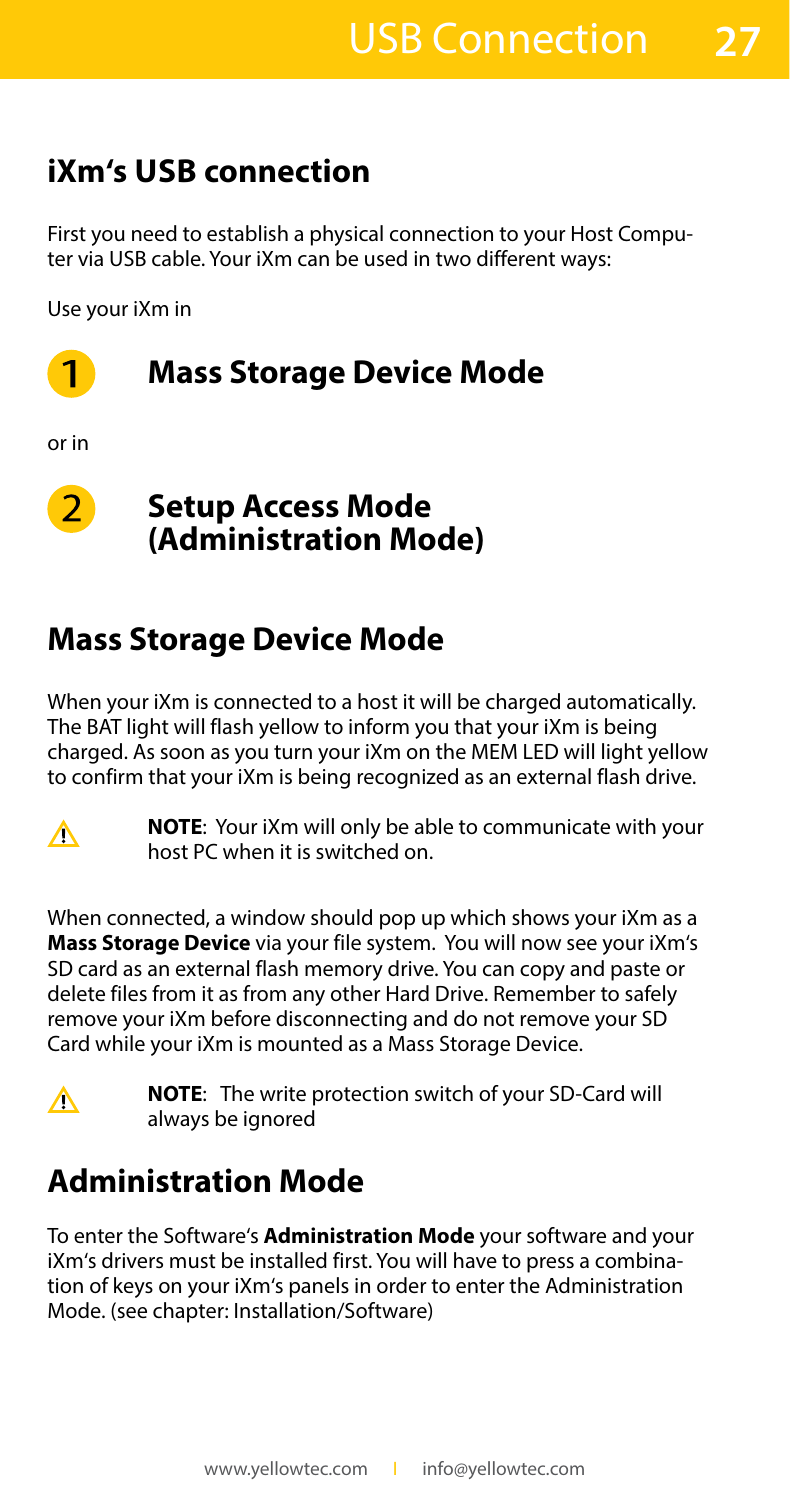#### **Software Installation**

Download the **Software** from our website and start the installation procedure. Follow the instructions on screen to install the software properly. After completion you need to install your iXm's drivers.

#### **Driver Installation:**

After the successful installation of your Software Windows/OSX will automatically recognize your connected iXm as new Hardware. (Note that your iXm must be connected and set to Administration Mode first) A window should pop up and you should be able to select to automatically install the drivers.

In Windows please navigate to your `System Settings', select `Hardware' and click on your `Device Manager'. Navigate to your iXm and right click on it to select `properties"' Select the `drivers' tab and use the automatic install function.

- **NOTE**: Your iXm must be turned on and you need to press ∧ STOP and FWD keys on the Playback Pad for your iXm to be recognized for Administration Mode.
- **Important**: When connected to a PC your iXm will be ∧ recognised as external flash drive automatically. Switching to Administration Mode will remove your flash drive. To prevent loss of data make sure to safely remove your iXm flash drive first.

#### **Setting the COM port:**

To fully access the Software you must choose the correct COM Port in the Software interface. (COM1 - COM9). Note that no port higher than COM9 will work.

Go to "System Settings", "Hardware", "Device Manager" and right click on your iXm to select "properties". Go to tab "settings" and assign it to one of your first nine Ports. (any PORT from COM1 - COM9).

If a Port lower than COM9 is already assigned to your iXm you are good to go. If you are using a **MAC OS** you will only choose between a couple of COM Ports. The ususal set is COM1. If a connection is not being established you need to chose another Port.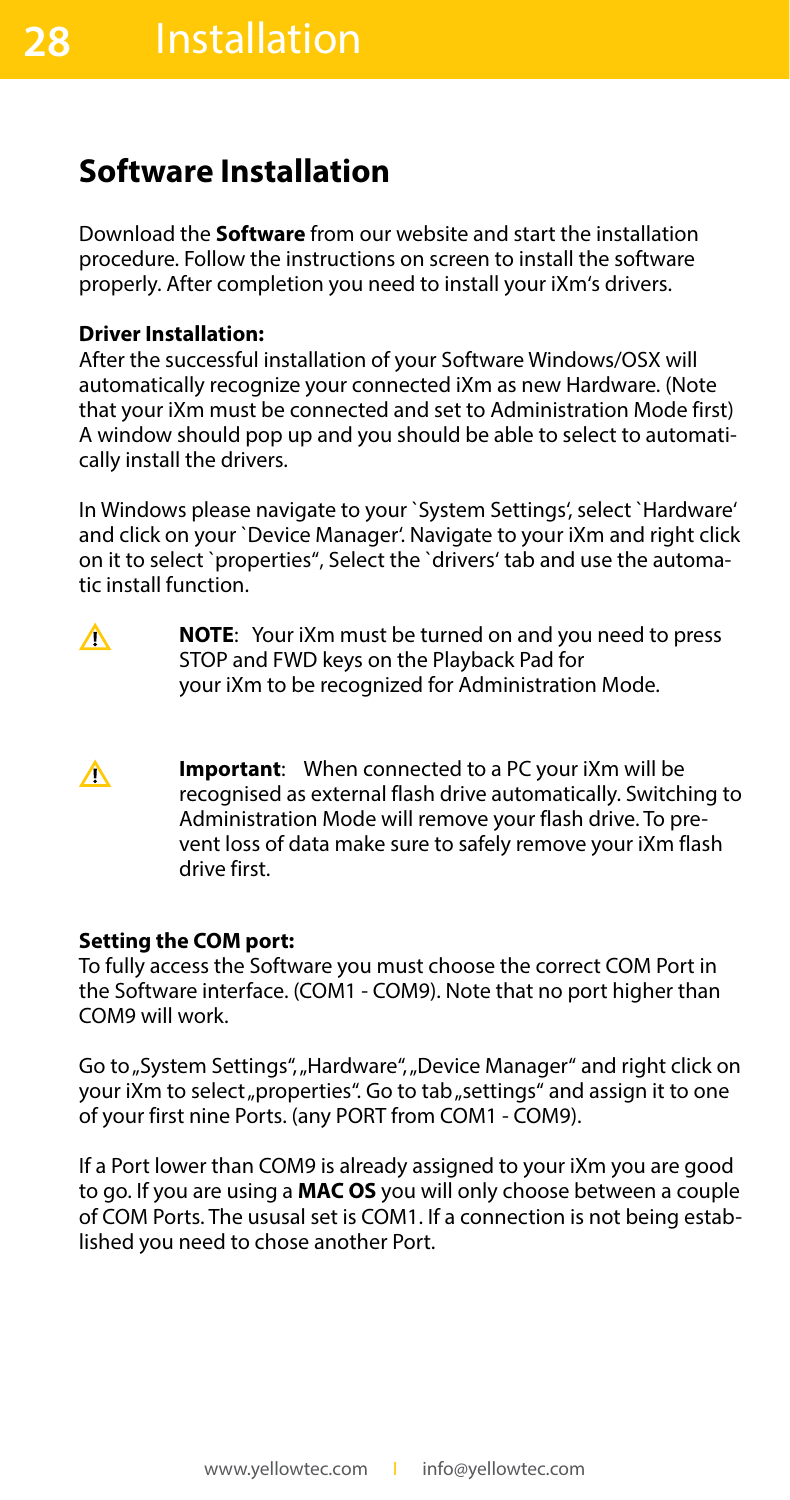#### **Starting the Software**

The installation folder of your Software is set to C:\Programs\Yellowtec iXm

You will find two Software Applications. The **User Software** and the **Admin Software**. To get more information about the difference between the Softwares please check out the Chapters: User Software and Admin Software.

**The User Software** provides status information and fewer options to allow a fast setup for some of the most important settings needed for field operations.

**The Admin Software** will give you a more extended access to the options and setups of your iXm Recorder Microphone. The Admin Software is also password secured, can save up to nine different microphone setups and allows you to update your firmware and change your passwords.

The Software will connect to the device once you have selected the proper COM Port and pressed the `Connect' button.

When you enter the Admin Software you will be asked for a username and password! The initial password for `admin' and `superadmin' is:

| username: | admin / superadmin |
|-----------|--------------------|
| password: | qwe123asd          |

 $\wedge$ 

**NOTE:** The SuperAdminisitrator can add or remove users, set or change passwords and update your firmware

You are now ready to configure your iXm's settings, save different setups for different recording scenarios, set or change passwords, update your iXm's firmware or disable the LEA Engine!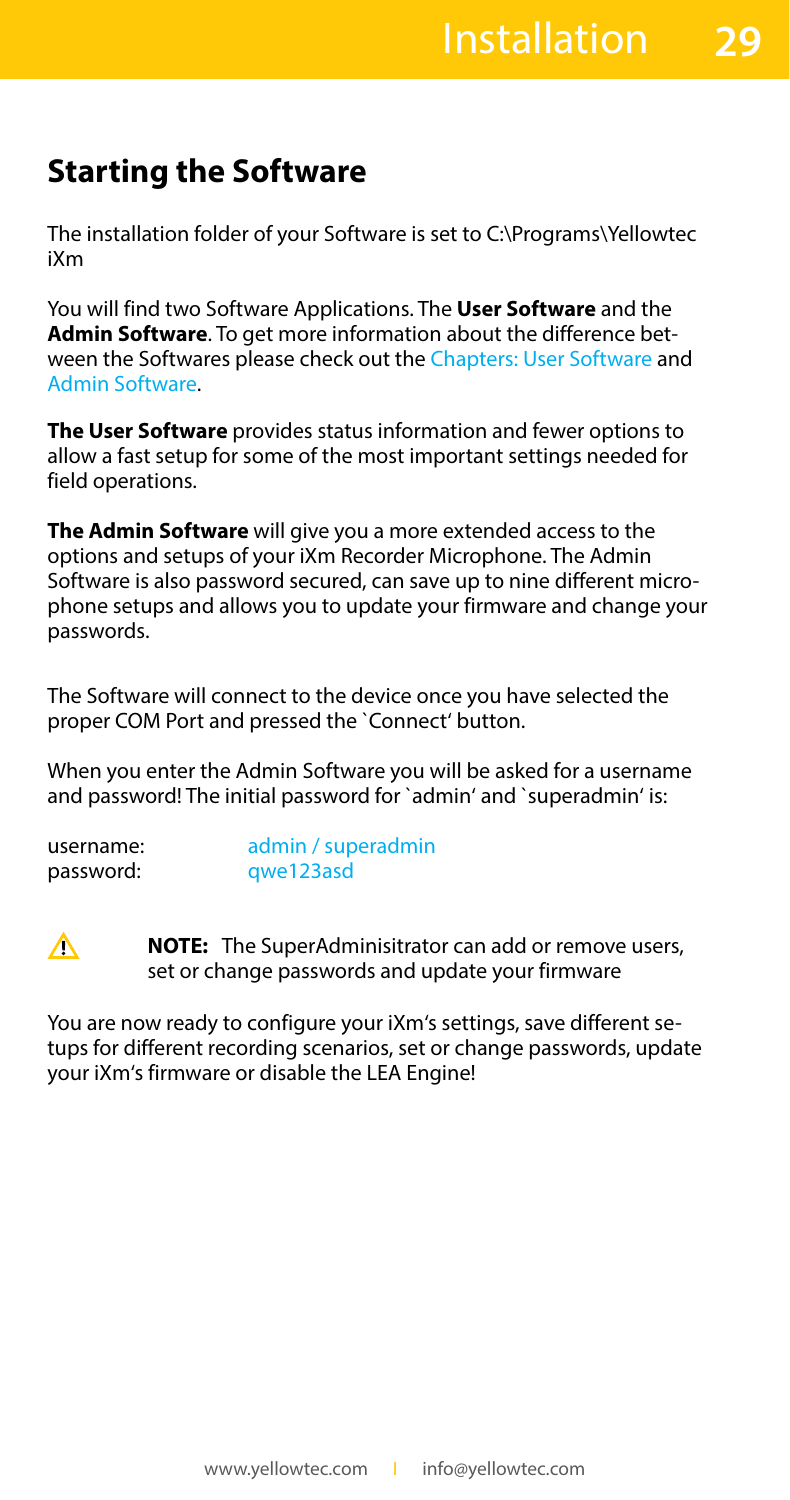#### **User Software**

The User Software displays the most important information of your microphone and allows you to set the basic parameters for field operations.



**NOTE:** All changes in your User Software will be saved immediately and do not require a manual "save to device" action.

The User Software allows you to monitor and change some of the settings that are most useful for a field operator. Those include the prefix naming of your files, setting sample rates and setting microphone levels when you choose not to use the LEA engine. Other User Software options will be explained below.

The Admin Software however provides a more detailed setup of your microphone (see: Admin Software). For safety reasons it is password protected and also allows you to create several different Setups. It can also restrict the access of settings in the User Software to prevent misuse that might occur from wrong setups by field operators.

#### **Options:**

The Device Status will provide you with information about your remaining internal battery capacity  $(1)$  and AA Battery  $(2)$  life as well as your free memory (3). (Note: Recording time will vary depending on the file format you choose). Next to that you will find information about the mircophone head you have installed.

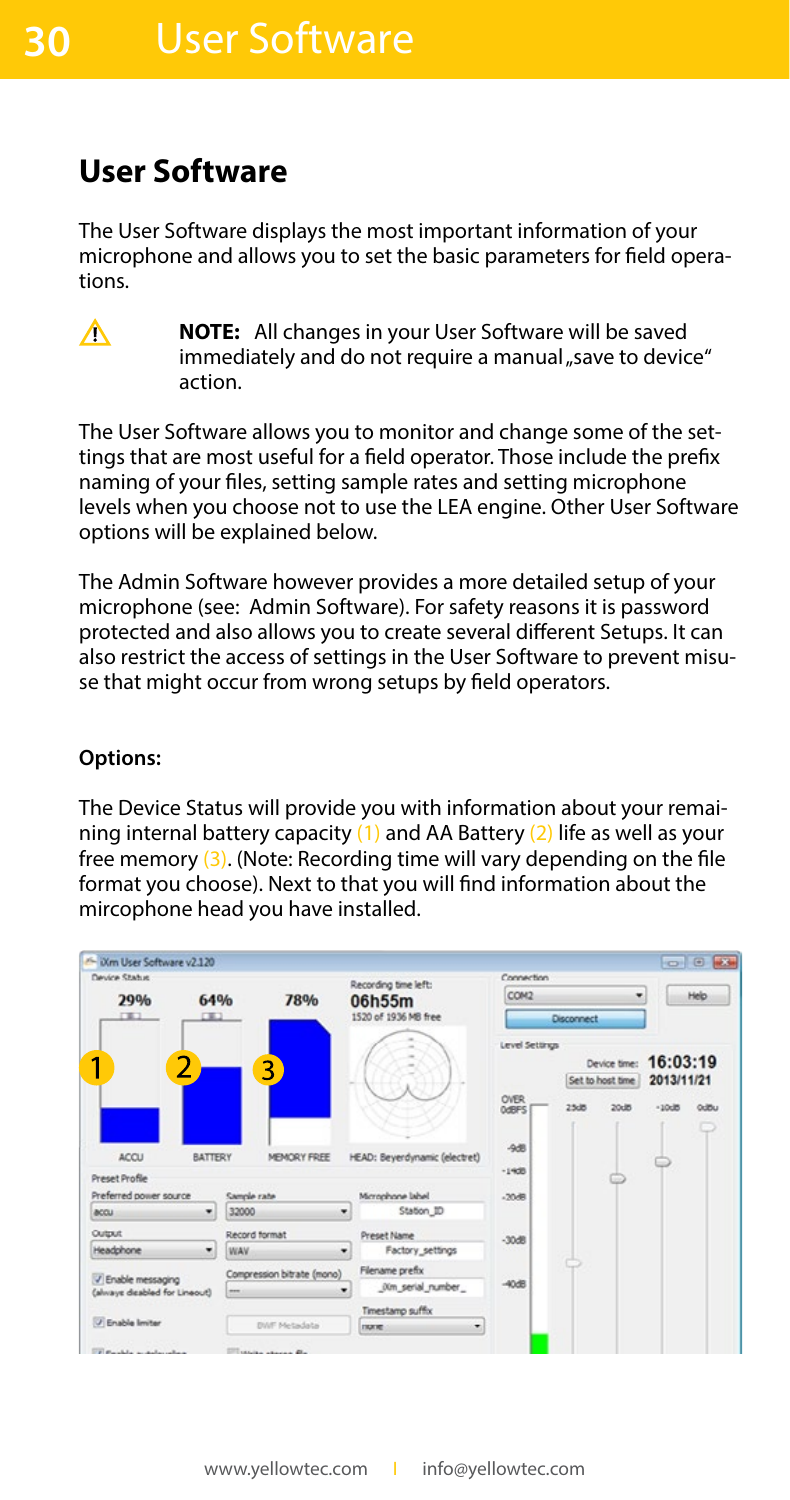**31**

The Preset Profile lets you setup several options that makes handling your iXm in the field more comfortable.

- Select Accu or Battery as your preferred power source. (4)
- Choose your green Jack on the Port Panel to be your Headphone, (5)
- Line-out or balanced Line-Out. (6)
- You can mute or enable the voice messaging (7)
- Activate the additional Limiter (8)
- Activate your LEA DSP Engine (9)
- (10) Select your sample rate (32/44,1/48 kHz)
- Select the file format for recordings (\*.wav, \*.bfw, \*.mp2)  $(11)$
- Select a name to label your microphone. (This may also be used for file naming  $(12)$
- Determine a name for the currently selected Preset (13)
- Determine the prefix for your file naming.  $(14)$
- Determine whether your filenames have a timestamp suffix or not. (15)
- You can also write stereo file Select which preset you wish to activate (16)

∧

**NOTE:** Only Preset 1 will be set as factory default

| Preset Profile<br>Preferred power source | Sample rate                | Microphone label         |
|------------------------------------------|----------------------------|--------------------------|
| accu                                     | 32000<br>g                 | Station ID               |
| Output                                   | <b>Record format</b>       | <b>Preset Name</b>       |
| Headphone                                | WAV                        | Factory_settings         |
| V Enable messaging                       | Compression bitrate (mono) | Filename prefix          |
| (always disabled for Lin $\left($ t)     | ---                        | iXm serial number<br>3   |
|                                          |                            | Timestamp suffix         |
| <b>V</b> Enable limiter<br>7             | <b>BWF Metadata</b>        | none                     |
| <b>V</b> Enable autoleveling <b>8</b>    | Write stereo file 15       |                          |
| <b>DEFAULT</b>                           | 5<br>3<br>4                | 6<br>8<br>$\overline{9}$ |

The following chapter will introduce you to the Amin Software and its advanced functions.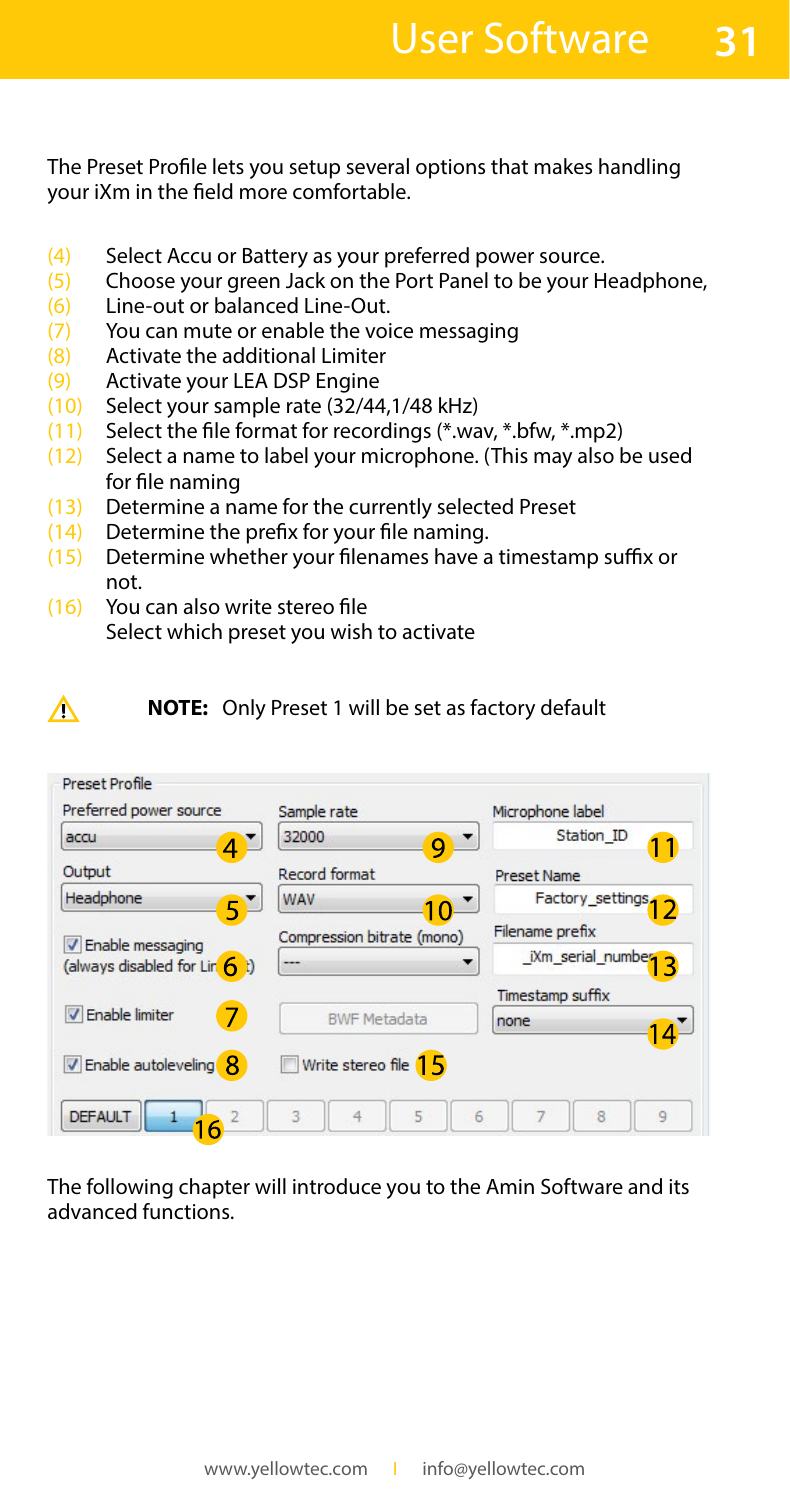#### **The Admin Software**

The Admin Software provides special parameters for the administrator. The intention of the Admin Software is to give the advanced user specific access to individual parameters. However in most cases there will be no need to use the Admin Software in order to succesfully use the iXm in field operations smoothly.

The Software allows you to not only setup one configuration, but save up to nine different setup compositions. These setups can be saved to your iXm.

∧

**32**

**NOTE:** Presets can be recalled on your iXm. You have to enter the Admin Mode (STOP and FWD) and then use the FWD and REW keys to switch between your presets.

The Admin Software is password protected and allows you to prohibit unwanted access. It also enables you to reset the iXm to factory settings or prohibit the, User Software' from enabling certain options. This can be especially helpful when you lend-lease microphones or need certain options to be enabled for compatibility reasons.

Note that changes in the Admin Software are not being saved automatically to your device. You need to "send settings to device" after changing parameters.

The Admin Software let's you perform **Firmware updates** and also add or delete other Users. You can e.g. create another admin account but still remain in control of all settings via the **Superadmin** account.

You will now get a brief overview of what you can do when you login as admin or superadmin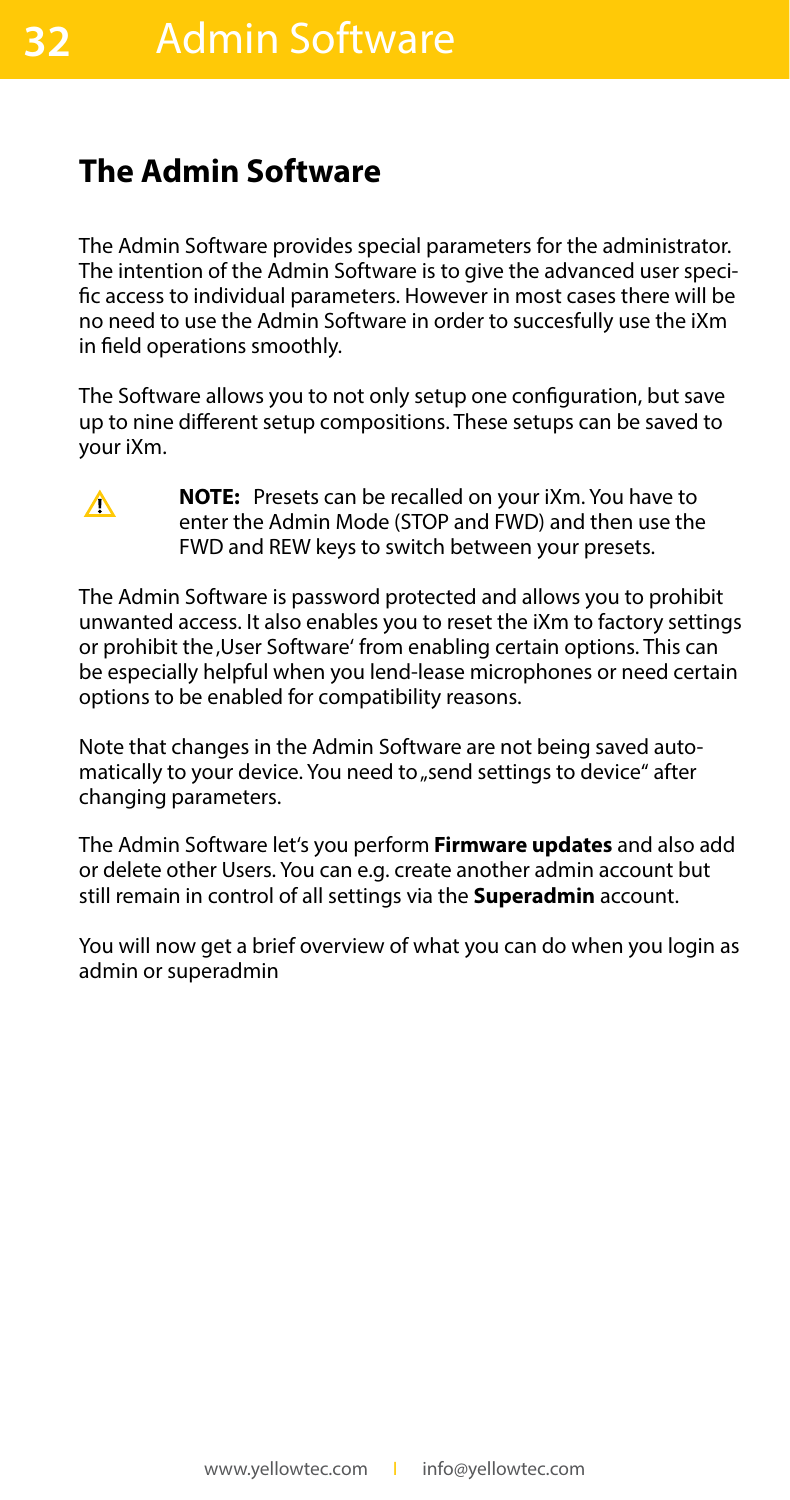### Admin Software

**33**

|                       | <b>DEFAULT</b>                          |   | 3  |                                   | 5 | 6                                   | 7<br>s                                                               |                   |
|-----------------------|-----------------------------------------|---|----|-----------------------------------|---|-------------------------------------|----------------------------------------------------------------------|-------------------|
| Microphone label:     | Station ID                              |   | V. | he mic label with filename prefix |   |                                     | COM2                                                                 |                   |
| <b>Active Preset:</b> | PRESET 1                                | ۰ |    | Enable presets                    |   |                                     |                                                                      | <b>Disconnect</b> |
| Preset name:          | Factory_settings                        |   |    | V Allow U-SW choosing preset      |   |                                     |                                                                      |                   |
| Liser software        | Encoding Playback<br>Record             |   |    |                                   |   |                                     | Messaging   Power management   Realtime clock   Intelligent leveling |                   |
|                       | V Allow U-SW to set sample rate         |   |    |                                   |   | Allow U-SW to set lineout level     |                                                                      |                   |
|                       |                                         |   |    |                                   |   |                                     |                                                                      |                   |
|                       | V Allow U-SW to set bitrate             |   |    |                                   |   | V Allow U-SW to set headphone level |                                                                      |                   |
|                       | V Allow U-SW to enable recording stereo |   |    |                                   |   | V Allow U-SW to set microphone gain |                                                                      |                   |
|                       | V Allow U-SW to switch timestamp suffix |   |    |                                   |   | V Allow U-SW to set line-in gain    |                                                                      |                   |
|                       |                                         |   |    |                                   |   |                                     |                                                                      |                   |

**(1) edit prese**t allows you to save up to nine different configurations of your iXm. In order to access presets you need to tick the box **enable/ disable (2) preset.** Note that you can send one preset only at a time. You should name your microphone with a suitable laben, the **(3) Microphone Label**. It appears in your software, if tagged **(4)** in your **filename prefixes.**

All configurable parameters are organized by **tabs (5)**. Most parameters will be self explanatory to the advanced user. Further information on the setup of the parameters will be available from our website. Once you are done, you should name your **presets (6)**Use **activate preset (7)** to determine which of your presets to use.

Send your entire settings to your device via the tab **File (8)** or save your settings to your PC. The tab **device (9)** gives you the option to view your device information (firmware version) or update it. If you want to create change or delete Users you can do so via the **(10) Administration Tab**. Please note that you have to be Superadmin for this.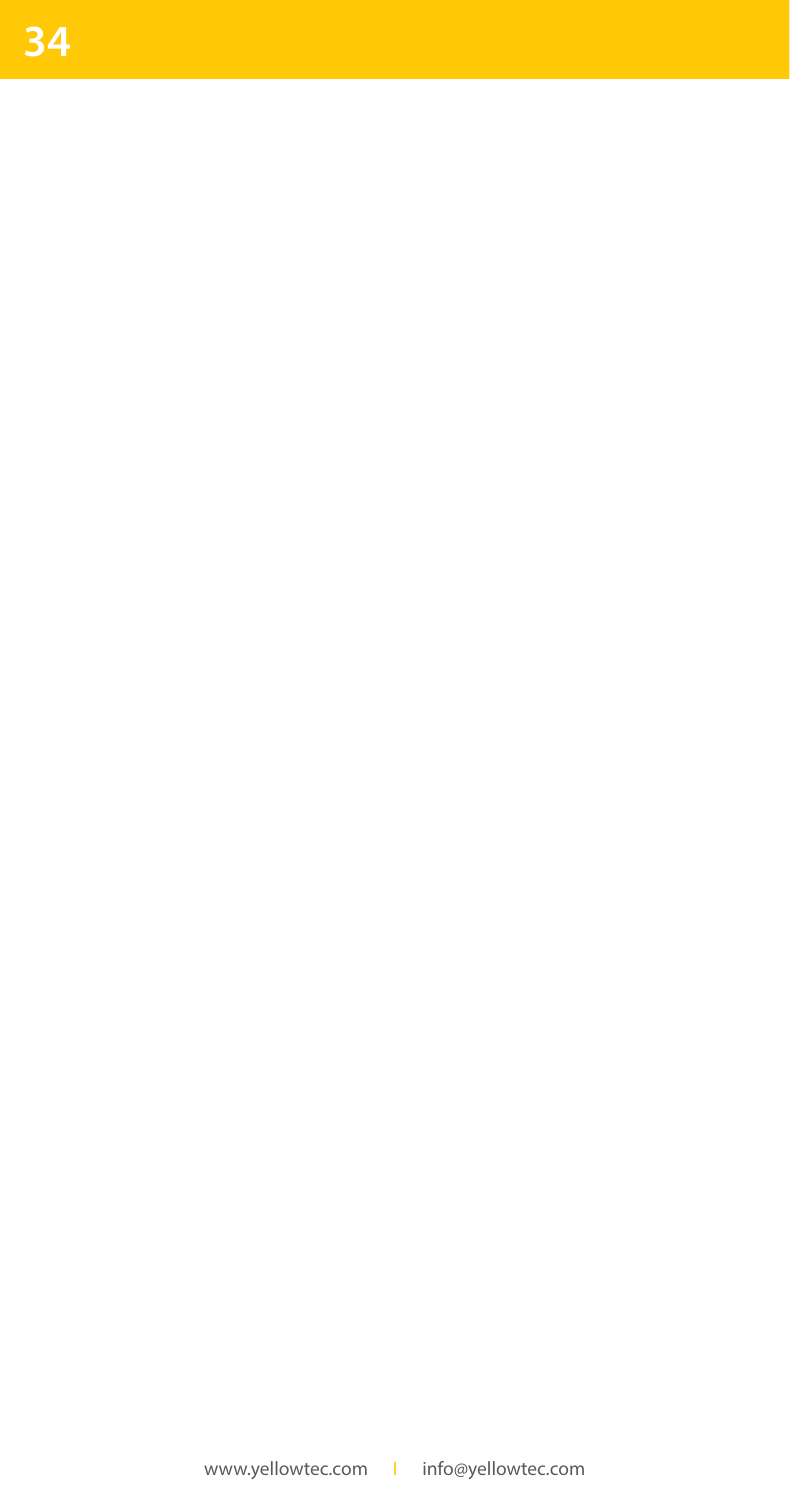Like us on Facebook and follow us on Twitter to receive interesting background information about Yellowtec and our products.

www.facebook.com/yellowtec

www.twitter.com/yellowtec